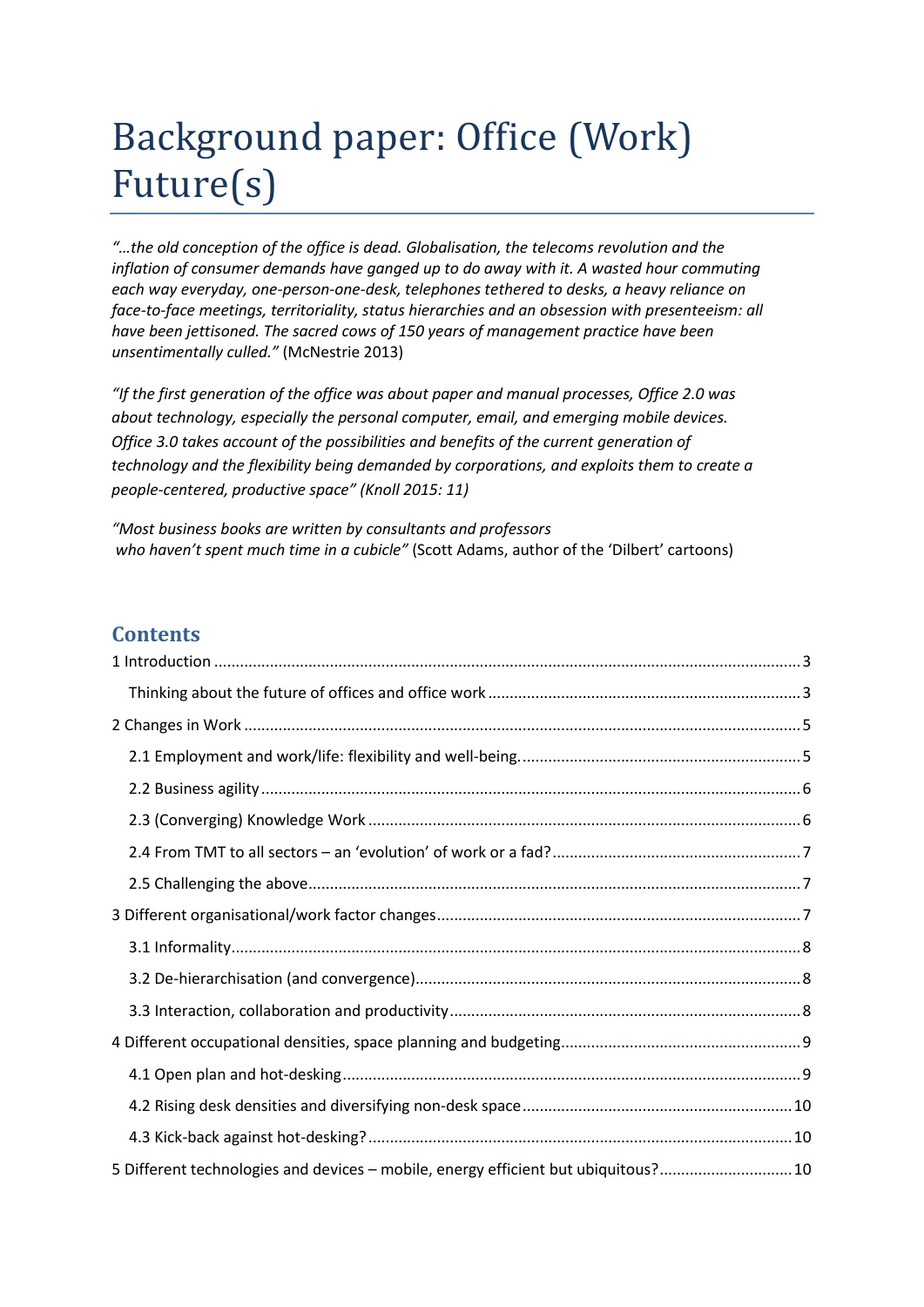| 7 Different modes of working - agility in the office and flexibility to work out of office: 12 |  |
|------------------------------------------------------------------------------------------------|--|
|                                                                                                |  |
|                                                                                                |  |
|                                                                                                |  |
|                                                                                                |  |
|                                                                                                |  |
|                                                                                                |  |
|                                                                                                |  |
|                                                                                                |  |
|                                                                                                |  |
|                                                                                                |  |
|                                                                                                |  |
|                                                                                                |  |
| 10 Domesticity and consumerisation of 'the office': amenities at the destination 18            |  |
|                                                                                                |  |
|                                                                                                |  |
|                                                                                                |  |
|                                                                                                |  |
|                                                                                                |  |
|                                                                                                |  |
|                                                                                                |  |
|                                                                                                |  |
|                                                                                                |  |
|                                                                                                |  |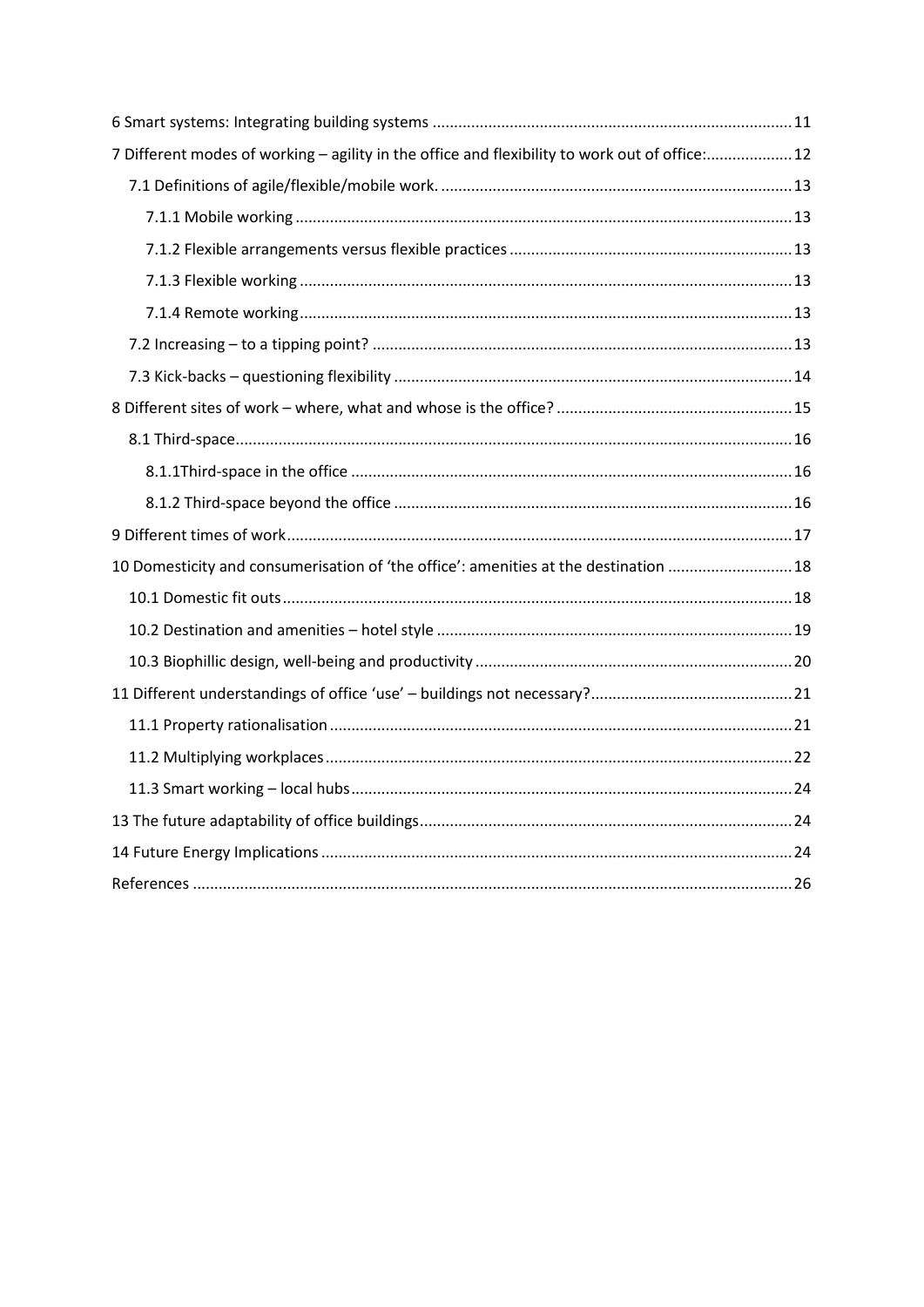# <span id="page-2-0"></span>**1 Introduction**

The opening quote from 'FM (Facilities Management) World' perhaps encapsulates some of the literature and themes summarised in this background paper. It has been put together to stimulate discussion and responses at the Institute for Social Futures/Demand Centre Workshop on Office (Work) Future(s), and includes a quick survey of the 'grey literature' including a great deal of consultancy work, organised around themes derived from analysis of a previous [Demand Centre](http://www.demand.ac.uk/) research project on [office building design](http://www.demand.ac.uk/situations-sites-sectors/#offices) and its energy demand implications. An [executive](http://www.demand.ac.uk/wp-content/uploads/2016/06/Demand-report-executive-summary.pdf)  [summary](http://www.demand.ac.uk/wp-content/uploads/2016/06/Demand-report-executive-summary.pdf) of the report was also produced.

Attendees at the Office (Work) Future(s) workshop will have different interests but the ideas and materials included in this position paper are hopefully broad and diverse enough to provoke thoughts and responses from all. The central question to be addressed is how might we think about Office (Work) Future(s)? Related questions are:

- Where is the future office and whose office is it?
- What will it look like and how will it be serviced?
- Where and when will future office work take place?
- What is the role of technology in these office/work futures?
- What are the energy demand implications of these potential futures and how might they be steered?

This document is a first attempt at corralling and exploring some of these issues, and identifying questions that arise. It is an attempt to capture different 'visions' of the potential futures in this area that are identifiable at this moment in time. It is by no means comprehensive and part of the purpose of the workshop is to capture other work and particularly academic perspectives on this material – suggestions for material to be followed up on is particularly appreciated. In the different sessions of the workshop discussion will be prompted by presentations given by a number of people in response to this document. It is hoped that the responses to the paper and the discussions at the workshop will help to shape ongoing work on energy demand and the future of office work, and the creation of a research programme for a future funded project.

# <span id="page-2-1"></span>**Thinking about the future of offices and office work**

The Office (Work) Future(s) project develops and builds on a previous study of speculatively developed offices in London since 2010 – from which much of the material below is drawn. In the workshop we want to address the wider world of office work whilst recognising that for a great deal of central city offices, globally as well as in the UK, the capital's CBD is seen as leading where others will follow.

A consultancy piece by Ramidus for the City of London Corporation and City Property Association is a good framing of all the issues of *Future Workstyles and Workplaces in the City,* from an employer perspective; which is increasingly seen as focussing on an employee perspective. In it, 'the office' is described as increasingly a *showcase* for entertaining, which also includes many more options/typologies of 'office space' to actually work in; more diverse floorplates. It also identifies convergence across the 3 work sectors, summarising the potential **future of office work**: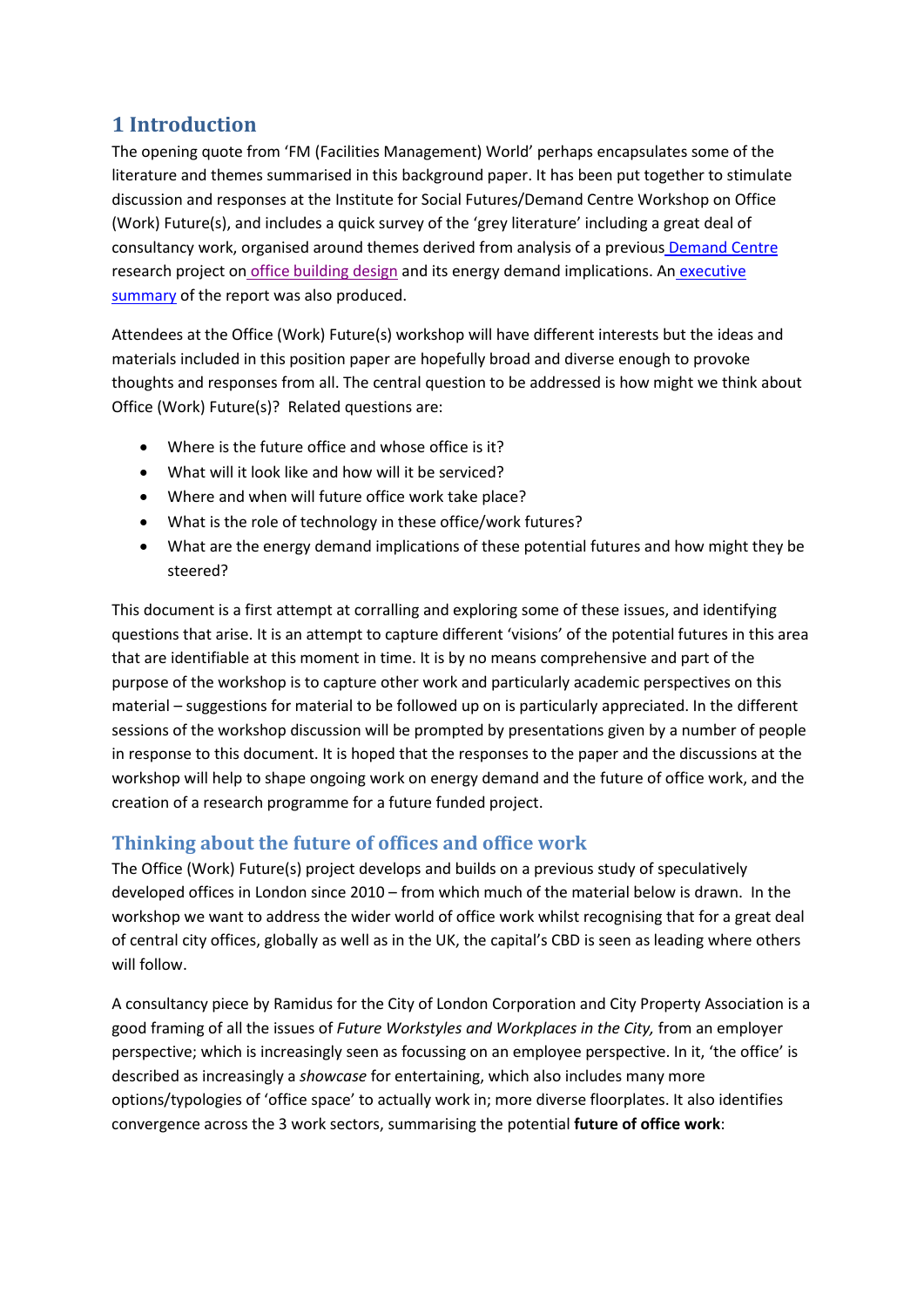*"Evolving workstyles are changing the workplace … the City's core and growth sectors – financial services, professional services and TMT – are not differentiated but focus consistently on addressing the following issues:*

- *A shift from fixed, long term leased space to flexible and on-demand space.*
- *Less space, used more efficiently, and more effectively.*
- *Space being a medium for expressing corporate culture and values.*
- *Design for continuous adaptability and diverse usage patterns.*
- *Activity-based workspaces providing for collaboration, concentration, communication, creativity, confidentiality and contemplation.*
- *Use of shared spaces as a means to facilitate collaboration.*
- *Provision of amenities and services (food, wellbeing, events etc.)*
- *Creating and managing memorable experiences to attract talent." (Ramidus 2015: 55)*

#### It then moves on to explore what this means for the **future of the office** itself:

*"It is also clear that the role of the office is evolving rapidly. Despite the increase in agile working there is a clear recognition that offices provide a place to bring people together. Meeting face-to-face, and tacit knowledge via co-location of colleagues, are still key aspects for businesses, to encourage innovation and mentoring. The workplace is also recognised as a social hub for colleagues, particularly new joiners who need to become connected to the organisation. Our interviews confirmed a shift from a narrow focus on workplace efficiency, towards a more balanced focus including workplace effectiveness and engagement. An effective workplace is one that optimises productivity by providing workers with the environment, tools and support services they need to fulfil their roles. There seems little doubt that we are witnessing a shift in design and workplace management from buildings to people and experience. This will mean that fit outs and management distinguish workplaces rather than specific demands on base buildings." (Ramidus 2015: 56)*

This definition sees an enduring if changed role for 'the office'. In a sense it is a dematerialistion of the office in favour of workplaces and working experiences, however this transformation of 'the office' itself, as traditionally viewed as an iconic corporate building, can be thought of as a rematerialisation of the workplace across different spaces and times, as 'office work' (and work) changes fundamentally.

Taking these observations further, we could also think of Office (Work) Future(s):

- Through the **organisation** (highlighting issues such as rationalising property portfolios, intensifying occupational densities, diversifying the office workplace experience for employees and learning how to manage increasingly distributed and networked forms of work)
- Through the **building**, (looking how the central and obdurate 'hub' of an organisation's physical expression is transforming in response to new roles as a showcase, an expression of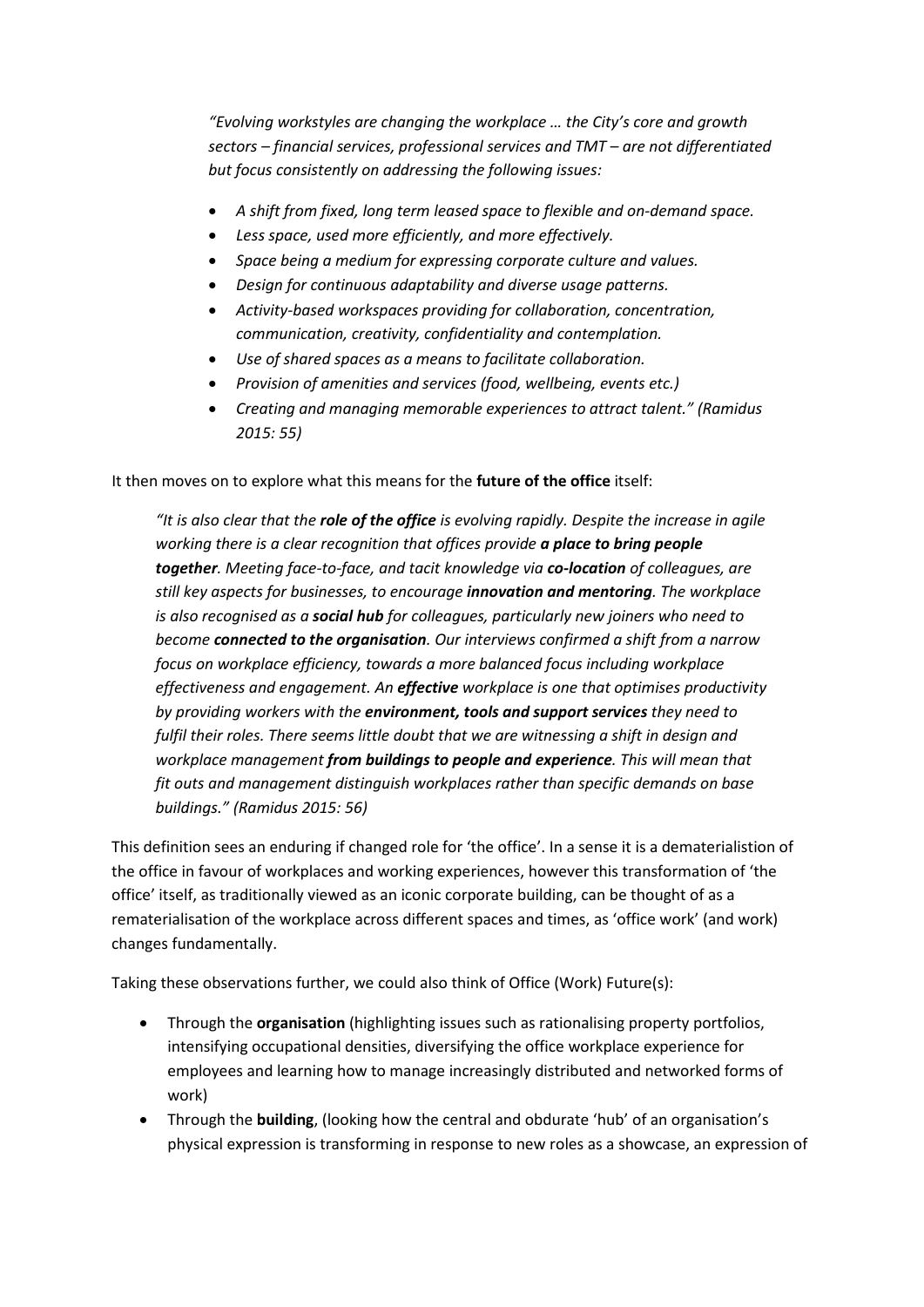ethos, a meeting place, a hangout, and the site of eating, playing, collisions and even sleeping), or

• Through **practices** (is (office) 'work' transforming, converging, fragmenting, and becoming increasingly flexible and mobile along with other everyday practices of eating, socialising, communicating, parenting, commuting etc.? Does 'the office' try to encompass all of these practices in one place?)

These themes recur and overlap in the following sections which outline topics relevant to the workshop and present related insights mostly using quotes from grey literature. Where appropriate questions are drawn out, challenges are put forward, and research opportunities are identified.

# <span id="page-4-0"></span>**2 Changes in Work**

Changes in the nature of work and the economy help to frame changes in office work, organisations, and working lives. Here I summarise changes relating to:

- Employment and work/life
- Business agility
- (Converging) Knowledge Work
- From Technology, Media and Telecommunication (TMT) to all sectors an 'evolution' of work or a fad?

# <span id="page-4-1"></span>**2.1 Employment and work/life: flexibility and well-being.**

External to the office sector itself, there are long-term and broad shifts in the nature of employment and work-life balances: precariousness, flexibility, fragmentation and others. This area of research provides the overlap to the work of The Work Foundation, and at least partly to the interests of employers. The emerging new typologies of office space (see section 4) reflect these changes – the separation of work from one place (see section 8) and the fragmentation of work throughout time and space, but also the rise of part-time work and the and 'gig' economy, seen by some to be a response to economic uncertainty, in which "*in October 2010 in the UK the number of employees and self-employed people who were working part-time because they could not find a full-time job reached 1.16 million, the highest figure since comparable records began in 1992"* [\(Matthews](http://www.emergentresearch.co.uk/wp-content/uploads/2011/01/EmergentThinkingIssue1.pdf) and Pratt 2011). Globally precarious and 'contingent' workers are said to make up a third of the labour force: "*When the job is no longer 9-to-5, it's hard to keep a work-life balance."* (Rice 2015)

Changes specifically to office work can be seen in the broader context of historical changes in the structure of the economy outlined by Worthington (2006: 1-2): where like "manufacturing in the 1970s, office work was going through a fundamental restructuring as we moved from a service to a knowledge-based economy. By 1990, white collar work in advanced European industries accounted for approximately 60% of the working population … After the restructuring of the 1990s many firms realised that to stay competitive they would have to rethink the way they worked and how they used technology". From the employee perspective, Ziona Strelitz (2011) highlights the changes in a number of factors including demographics, gender-based domestic work divisions, and responsibilities for aging parents, that make traditional 9-5 commuting work stressful, and suggests that distributed hubs of workspace nearer to a distributed workforce's homes may facilitate work without the distractions of home-working or informal third-spaces.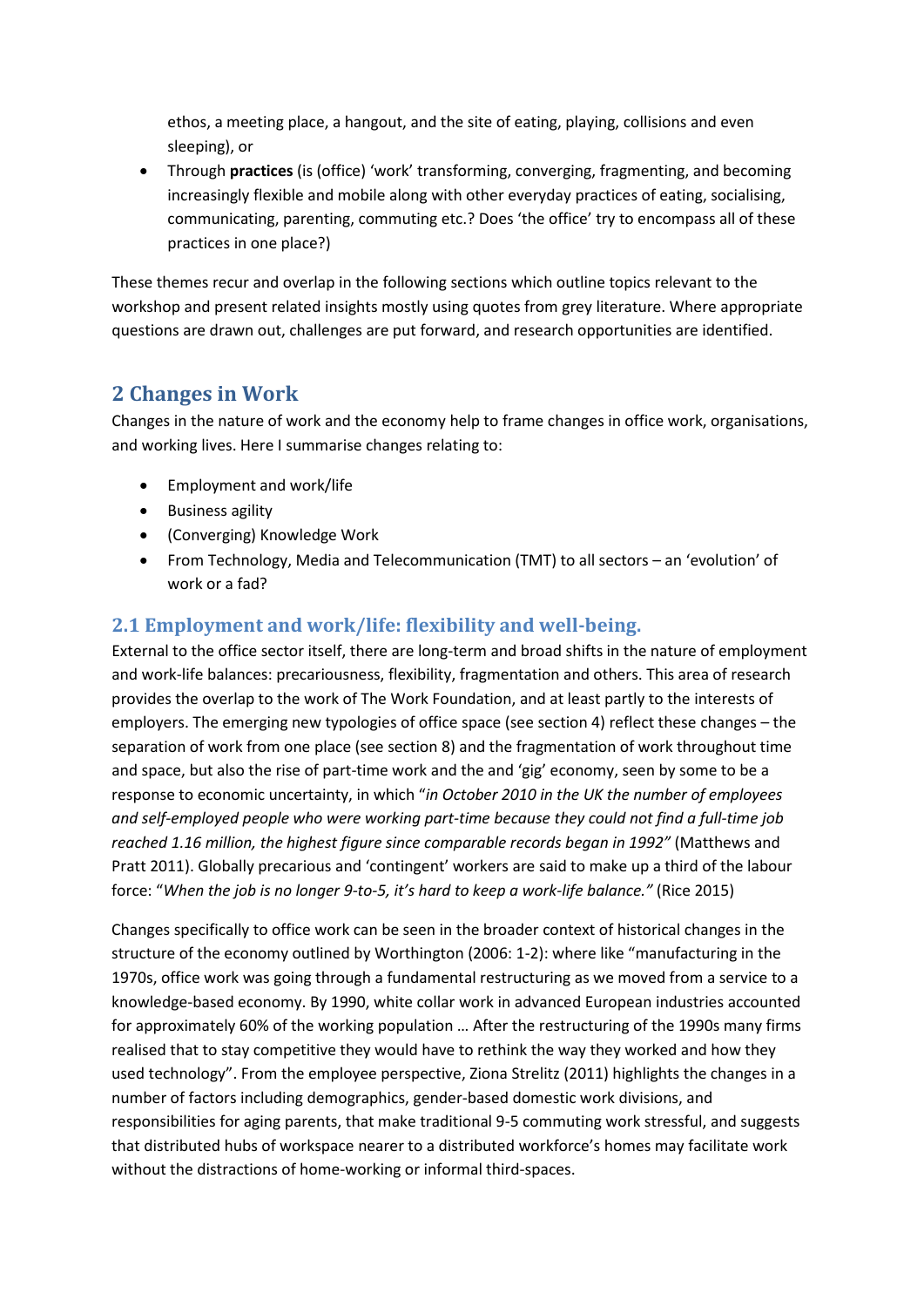The following offer different insights into changes which are framed in terms of improving workers' well-being and empowerment through flexibility, but can be seen as intruding into home life and otherwise detrimentally extending work practices into everyday life. Additionally casualization is part of the picture, with (jokey?) advice offered to employers on how to increase employees' happiness without actually offering them more money (Fallon-Taylor 2014). Flexibility is clearly seen as a double-edged sword where for *"many employees flexible working arrangements are a dream come true. However, a change of scene can have some serious repercussions for our health"* (Gilbert 2015), and the much vaunted 'gig economy' of self-employment "*promises a future of empowered entrepreneurs and boundless innovation. To the naysayers, it portends a dystopian future of disenfranchised workers hunting for their next wedge of piecework."* (Sundararajan 2015).

## *Research opportunity: Data could be found to demonstrate to what extent office work reflects these casualization and flexibilisation trends.*

# <span id="page-5-0"></span>**2.2 Business agility**

The grey literature also focuses on the need for organisations to be more agile in the sense of responding quickly to opportunities, teams being thrown together for short periods, organisational arrangements that do not fit traditional office architectures, as suggested in our research:

*"work in hubs … collaborate on one project … being a collective and then dispersing again [changes in] owner of a space … offices had to do, grow and contract quite quickly over the last 10 years" (Architect case 7)*

'Business agility' nevertheless requires the willingness to quickly change organisational structures, including place and times of working in teams etc. It is suggested that the resulting flexibility and agility can be resisted or fail to fit with working practices, because of factors that are characterised as 'barriers' including *"the negative attitudes of senior and line managers"* – for instance in believing that agile work (out of management sight) is less productive (The Lawyer 2016, FM World 2014a), and *"wider organisational barriers, such as habit, lack of flexibility and diversity, and short-term thinking"* (Zheltoukhova 2014: 2)

'Business agility' is also seen as extracting productivity from workers, with or without office buildings, or rethinking how to most effectively use expensive real estate (see section 11):

*"the ability to … use your property to … get the most out of the people in your office for the longest possible time … In an ideal world property and workplaces anticipate business needs. …* [however] *the rate of organisational change required to remain competitive has accelerated ahead of the rate of change in the UK property industry."*  (RICS 2009: 5-6)

# <span id="page-5-1"></span>**2.3 (Converging) Knowledge Work**

The nature of 'work' is increasingly seen as knowledge work, agile because it is essentially data manipulation: *"Enter the knowledge worker. Someone who when twinned with … technology which is now widely available, becomes … able to carry out their role from anywhere based on mobile connectivity and the subject knowledge they have … Research skills are … becoming an essential skill required in modern-day "Work.""* (FM World 2010). The technologies (see section 5) are those of "*mobile phones, tablets, laptops, desktop computers and more"* of which we "*now have an average*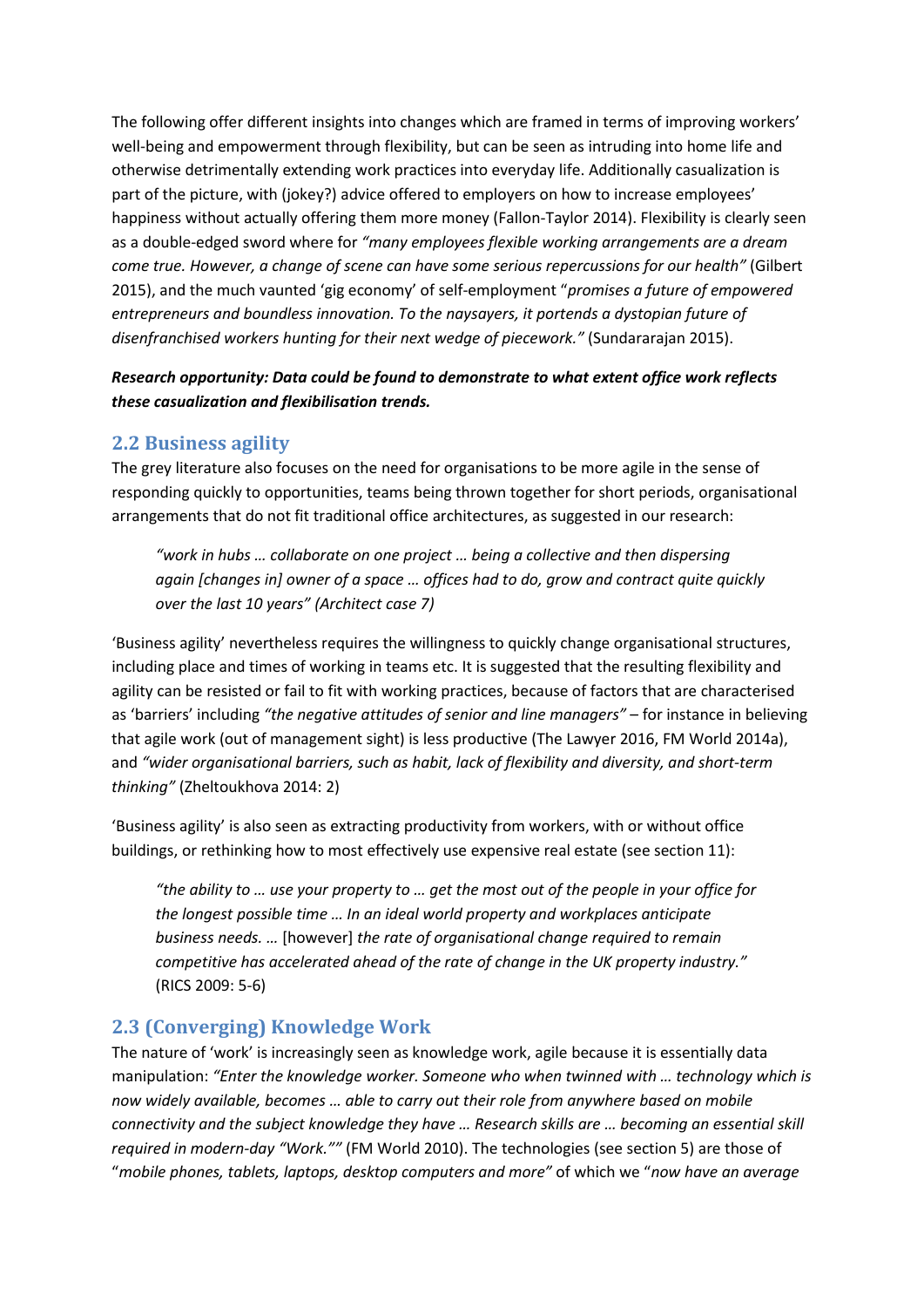*of 3.3 devices each"* (Harris 2014). In the office, work is claimed to be transforming from a deskbased mono-culture to a diverse series of practices requiring different spaces (see section 4.2):

*"tasks can be categorised into 'work', 'share', 'source', 'show' and 'refresh'. In a typical working day, a person may need to collaborate with colleagues on a project, find a quiet hour to reply to emails, and then deliver a presentation as part of a wider team. Designers are therefore creating spaces that can facilitate all these activities, as well as rest and relaxation – sometimes with a multi-functional brief."* (Campbell 2015)

# <span id="page-6-0"></span>**2.4 From TMT to all sectors – an 'evolution' of work or a fad?**

A consistent claim in the grey literature is that 'knowledge work' and the changing styles of work which it involves, are spreading from the Technology, Media and Telecommunications (TMT) sector to all others, so that *"Large corporates and government organisations are as open to new working patterns as SMEs and start-ups, so workplace designers are working to more detailed briefs than ever before."* (Campbell 2015). The key TMT influences are seen as:

- The digitisation and mobility of work
- Consumerisation of IT, 'Bring Your Own Device'
- Socialisation and domestication of the workplace" (Gillen 2014)

This claim may reflect the recent growth of the sector and its importance to the growth of the economy. TMT let 23% of new office space in London in 2014, together with financial and insurance accounting for 74% of all new space (Deloitte 2014: 18). In our previous project this TMT model of trendy work was described as the Shoreditch mode: *"It's Shoreditch …that is completely different to what we look at here, it's a hot-desking, … a completely different approach. And it's small start-ups, shared space, looking for interesting communal space."* Architects, case 6)

This is also seen as being reinforced by the appearance of younger more technology-savvy workers, who may bring expectations of flexible, mobile, hi-tech work from experiences in University (Harris 2014), into offices *"Generations Y and Z will ensure that mobile devices will become an integral part of the workplace"* (Campbell 2015).

### <span id="page-6-1"></span>**2.5 Challenging the above**

It is worth reflecting that this fetishisation of creativity and innovation in knowledge work does not necessarily reflect the content or function of everyday office work in other sectors, and that our focus is drawn particularly by the promotional nature of much of the grey literature to these particular sectors whose members provide their clientele. *Research opportunity: Empirical work could corral data on the demographics of the workforce and the extent of TMT workstyles (e.g. Ramidus 2015)*

# <span id="page-6-2"></span>**3 Different organisational/work factor changes**

The nature of work norms in offices are also changing. This includes changes in norms of dress and behaviour, a more informal approach to work and de-siloed and de-hierarchical (space) relations within the office (Dale 2005, Dale and Burrell 2007; Burrell and Dale 2003) which are supposed to increase the number of interactions and collaborations in the office and therefore maximise innovation through unexpected encounters and exchanges.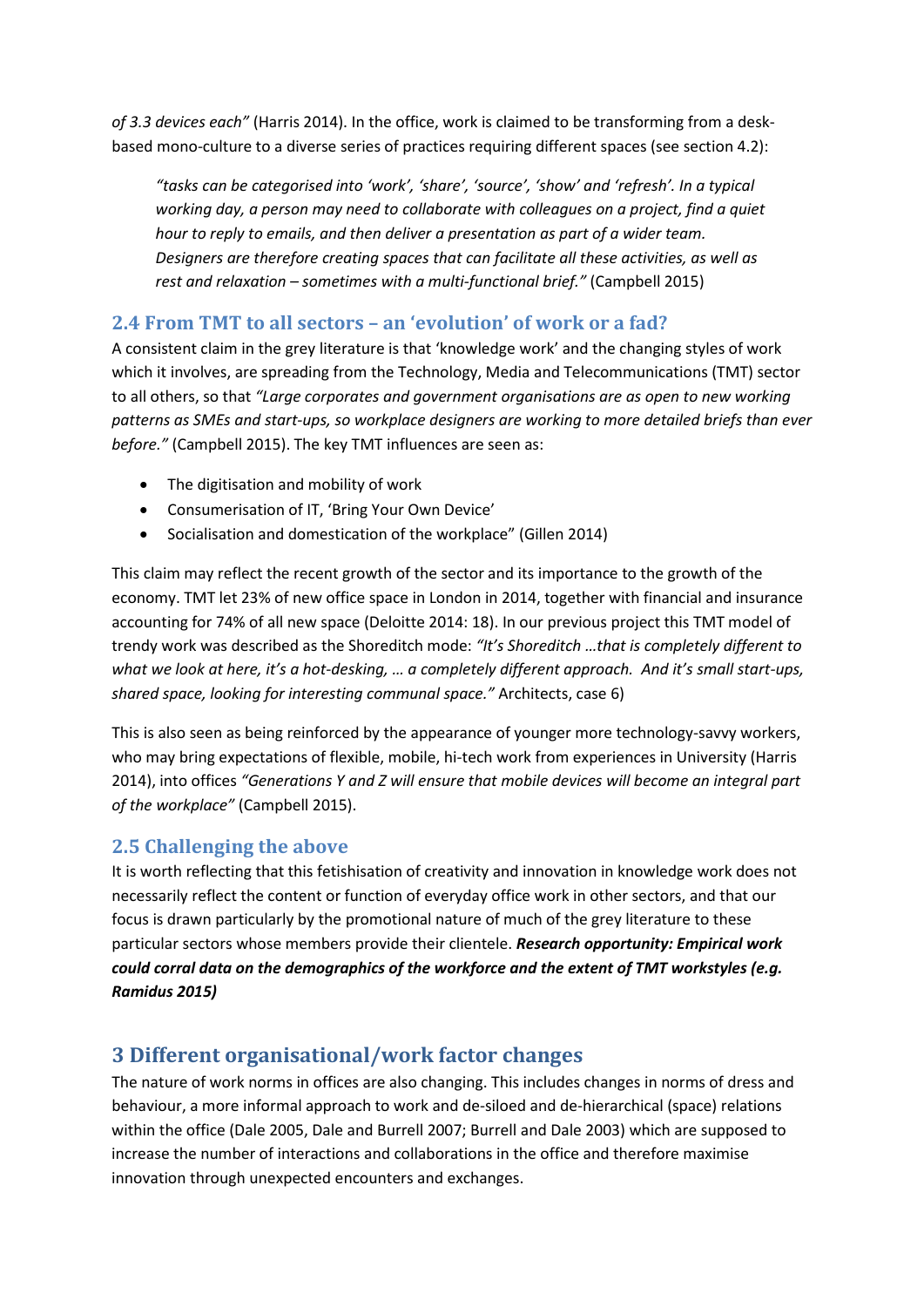## <span id="page-7-0"></span>**3.1 Informality**

Increased informality was described in our previous work as being a factor of modern office work, with the potential for 'cool biz'-style approaches to adaptive comfort practice change in line with lower energy demanding office environments such as mixed mode and passive ventilation/cooling (Shove2016): *"It's terrific isn't it, 20 years ago we'd be sitting here and we'd all be wearing suits and ties. I haven't worn a tie in 10 years."* (Engineer, case study 2). As stressed in section 2.4, our previous research suggested that TMT-originating changes are spreading into previously 'traditional' sectors:

*"professions are changing slowly as always. They tend to be a little on the back foot if anything. But … when we go from, our value core City stock … the Bank of England … towards Stark and Wild we look like dinosaurs dressed in suits. It's like the Flintstones turned up to look round the building. They're there with beards and tattoos and they're the managers of the company"* (Valuation expert)

### <span id="page-7-1"></span>**3.2 De-hierarchisation (and convergence)**

This British Council for Offices Guidance outlines

*"that work practices have moved away from a hierarchical structure - where bosses sat in offices and workers sat in cubicles toiling away - to more open plan structures. This is even true for the more traditional firms such as accountants, financial services firms and lawyers"* (Shepherd 2009)

These less hierarchical arrangements reflect that "Workplace cultures are changing. Under pressure to cut costs, office managers are looking to match more horizontal management principles with innovations in flexible working" (FM World 2013b), changes which are accompanied by facilities management changes such as outsourcing services, but having FM staff more present on office floors. The most significant change for office workspace is the move from cellular to open plan offices, and the removal of the assumption that a personal office or even desk is guaranteed by status, with even directors desk-sharing.

# <span id="page-7-2"></span>**3.3 Interaction, collaboration and productivity**

As hinted in section 3, these de-hierarchical and horizontal organisational structures are intended to promote interaction, collaboration and productivity as key features of technologically enabled new work practices, leading to calls to *"Design offices to reflect how 21st-century digital work actually happens … Merging digital communication patterns with physical space can increase the probability of interactions that lead to innovation and productivity."* (Waber et al 2014)

An historical trend can be traced from an architectural focus on 'circulation' through office buildings, through valuing water-coolers and coffee points as spaces of interaction, to the present where the most 'valuable' spaces in modern offices are seen to be the 'breakout', 'touchdown' and other informal and relaxed work environments:

*"a shared amenity space, every media fit-out you see … they show you the trendy space that you can hang out and have a coffee and a chat with your mate and you can brainstorm. The value of that space is much greater, actually the individual desk is less*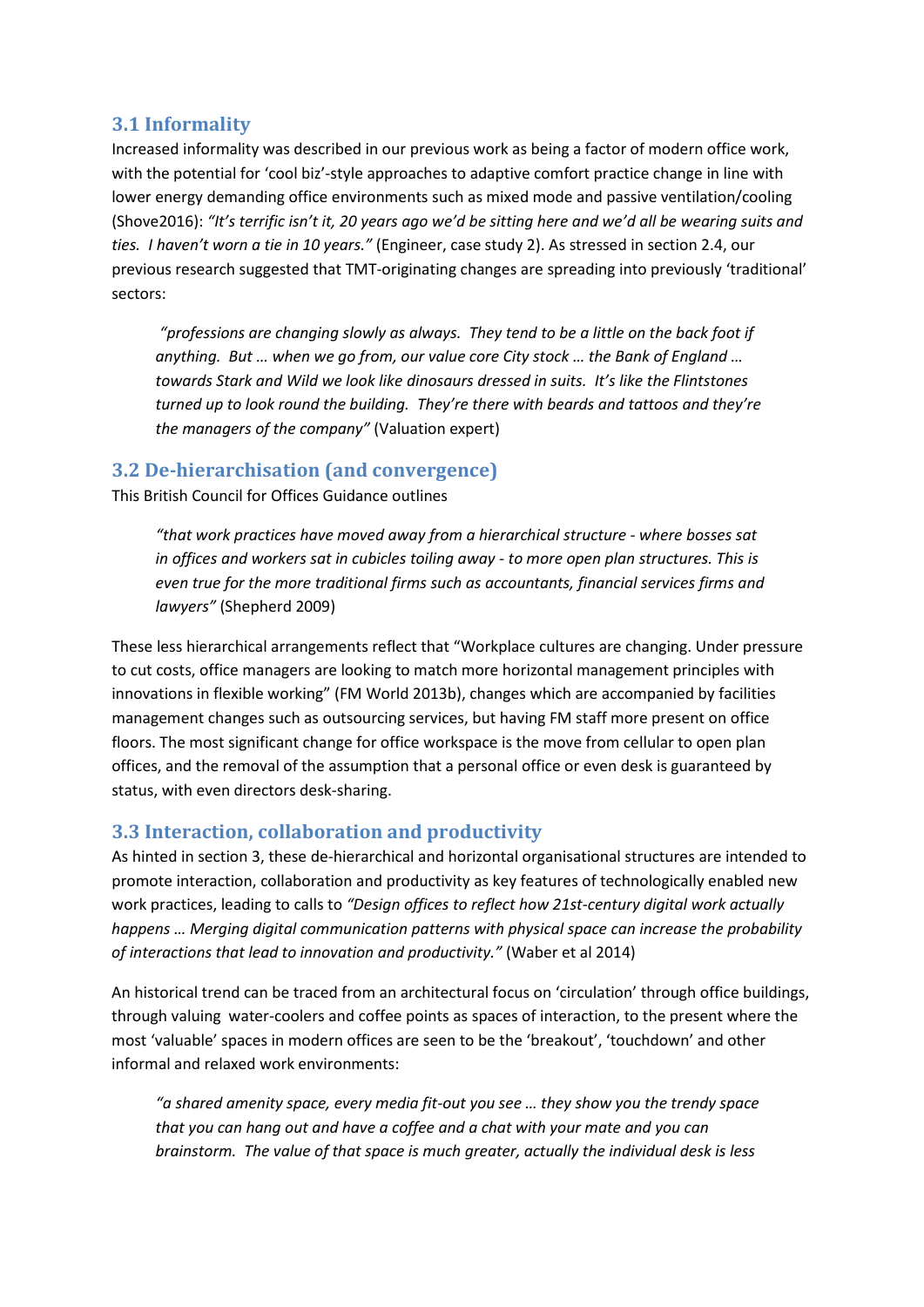*important because a lot of that work can be done on a laptop in Starbucks"* (Architects, case study 9)

This 'coffee shop' model of the office links to the agility, flexibility, domesticity and out-of-office work space trends explored below.

# <span id="page-8-0"></span>**4 Different occupational densities, space planning and budgeting**

These new, less hierarchical arrangements of space within offices can be framed in terms of (critical) organisational theory (Dale 2005, Dale and Burrell 2007) but also in terms of a general shift in office typologies (Duffy and Powell 1997, CABE 2004) which there is not space to describe here, particularly from panopticon-like arrangements through narrow, cellularised offices on corridors through open plan offices and to the more dense desking and diverse floor plans of the present. These changes link with the historical changes in the organisation of space to reflect organisation (section 3): *"Historically, workspaces were designed to communicate hierarchy, confidentiality and organizational structure. The design DNA of spaces like WeWork and others resonates instead with net- culture and is built on values like openness, sharing and co-creation."* (Magnolfi 2015)

# <span id="page-8-1"></span>**4.1 Open plan and hot-desking**

Moving historically from cellular to open office offices with meeting rooms allowing cooling to be corralled (like PC processing before) and focussed. Stuart Brand's How Buildings Learn summarises these changes:

- *"Invention of the open office — 1958 … the idea spread in the 1960s via magazine articles … Herman Miller introduced modular furniture…*
- *Three trends: open offices in 1960s, energy efficiency in 1970s and IT in 1980s. Created, respectively: "deep office buildings" (no need to have everyone near a window), sealed windows, "smart" buildings (all services integrated and computer controlled). Whole buildings expensively shaped around a trend. When trend moved on, building was obsolete.*
- *"Cave and commons" offices — small office per person opening onto a communal space balancing privacy and interactivity."* (Gyford 2004)

The trend continues with hot-desking and 'hotelling' (literally booking desks, but see section 10.2) to maximise efficient use of space, to 'soak up' diversity or exploit real effective densities (numbers of desks occupied), leading to high design density in desk spaces ameliorated with far more diversity of spaces in an office, with break-outs and 'trendy' spaces. The question is whether or not these can be serviced in lower energy ways?

Hot-desking requires the de-personalisation of workspace IN the office, even while the office might also be seen as becoming more domestic in other ways: *"Hot-desking* [requires] *a system that will ensure desks are available when people need them … a clear-desk policy … that people don't have fluffy toys on the computer screens or photographs on the desk."* (FM World 2013b)

This was seen in our public sector case study who adopted high density hot-desking open plan offices as part of a very low energy office building design: *"There's no desk fans allowed in here …* [a policy] *to not let anyone else personalise their stuff so that other people feel infringed they're going into your space. This is your space, you've got your family photos on the desk why am I sitting there?"* (Occupier)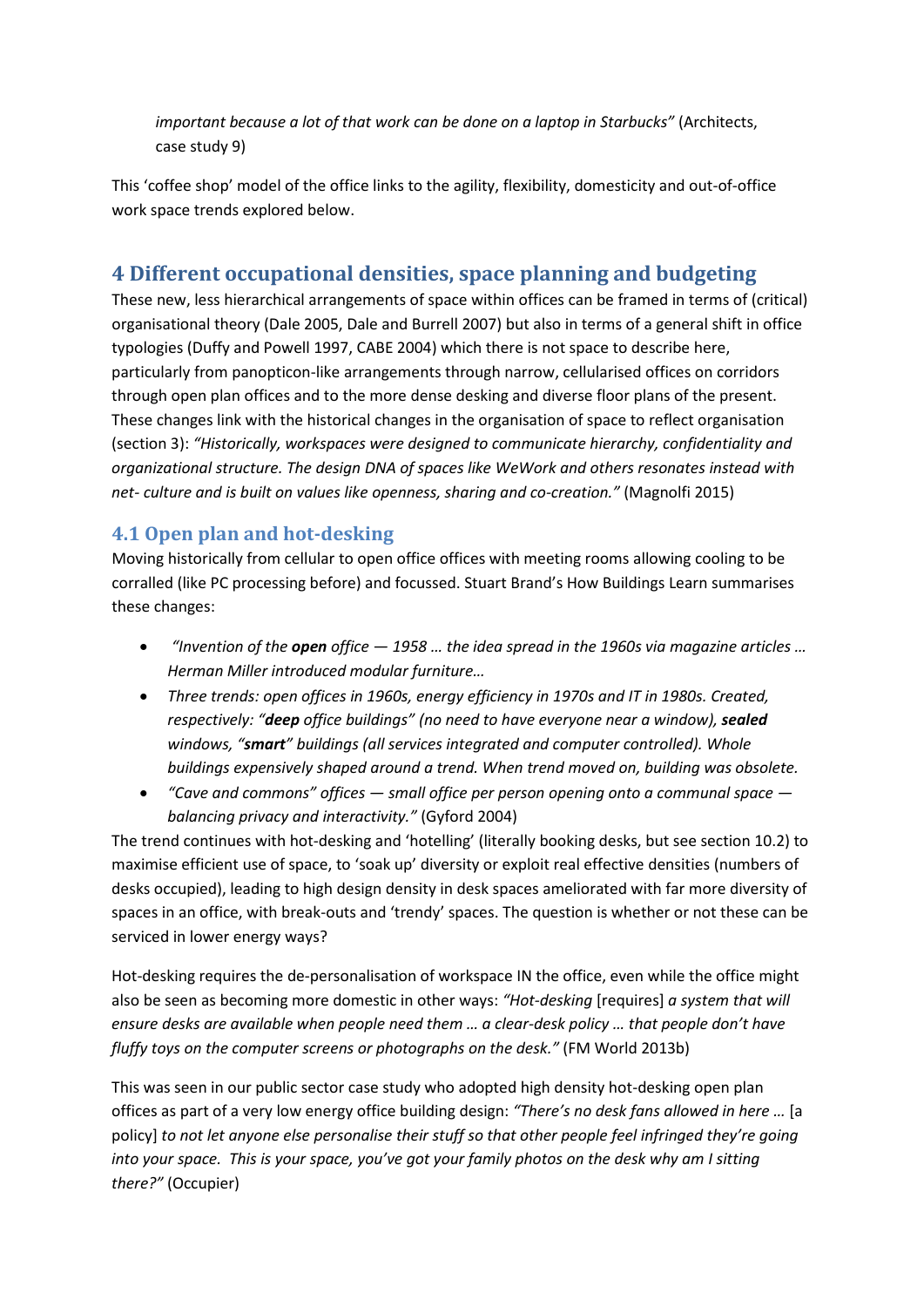# <span id="page-9-0"></span>**4.2 Rising desk densities and diversifying non-desk space**

Linked to the idea that the office is moving beyond the office building it is suggested that there is a new role for Facilities Managers to fit occupational densities and workspaces to the changing needs of flexible workforces: *"a core role to play in identifying just what staff require and ensuring they have the tools with which to do their job … a 'workplace manager', who needs to take responsibility for all of the systems and facilities that enable them to do their best work and do it anywhere"* (FM World 2013b). More effective use of space - because *"most desks in most offices are only occupied around 50 per cent of the time"* (Mawson 2010) *-* raises occupational densities (the 'hot' in hotdesking) but then demands a variety of workspaces, as *"space that's full of collaborative space but has zero quiet space is just as unsuccessful as a space that's full of offices and has no collaborative space … That ratio depends on the type of work that companies do."* (Markowitz and Lagorio-Chafkin ????)

This variety of work, of work spaces and of atmospheres, can be seen as diversifying work practices, as this quote highlights that office fit-out and furnishing innovations can be described as experimentation in work practice: material forms are brought into office work practice from other spheres and the resulting configurations also import their own meanings (domesticity, café relaxation and interaction, health etc.) and to a lesser extent, competences (e.g. standing work).

*"Quads. Hotel space. Couches. Rotating desk assignments. Standing desks. Treadmill desks. No desks. With apologies to Mark Twain, there's no such thing as a new office design. We just take old ideas, put them into a kind of kaleidoscope, and turn."* (Waber et al 2014)

### <span id="page-9-1"></span>**4.3 Kick-back against hot-desking?**

As noted above, space budgeting is changing with uncertain outcomes – workers' desk spaces are increasingly 'hot' and while there is a rise in non-desk space that *might* totally mitigate this, there is also the potential for workers to stay away, due to increased opportunities for flexible/out of office working but also a kick-back against hot-desking. Similar 'kick backs' have been suggested against open plan and hot-desking (Fairley 2014), and indeed collaboration (Schumpeter 2016), and flexible working (Smith 2016):

*"It's the workplace of the future … Sure, it works for some people … But don't for one second think that everyone is a fan … most young staff at this company "hate" 'hot desking' … While the idea is to move around a lot to mix-and-mingle with your colleagues, at this company anyway, people just want their own space."* [\(Collins](http://www.businessinsider.com.au/hot-desking-is-a-big-trend-heres-why-a-lot-of-people-hate-it-2013-4) 2013)

*Research opportunity: Perhaps there is a need to identify empirical work on floorplate planning and space budgeting: in 3.2 the speculative spare-plans were there in brochures for buildings, whose job are they? How closely are they followed?"*

# <span id="page-9-2"></span>**5 Different technologies and devices – mobile, energy efficient but ubiquitous?**

The main technological trends identified in office are from PCs to laptops and then tablets, also from landlines to WAP and then online phone/mobiles, and from VDUs to flat-screens.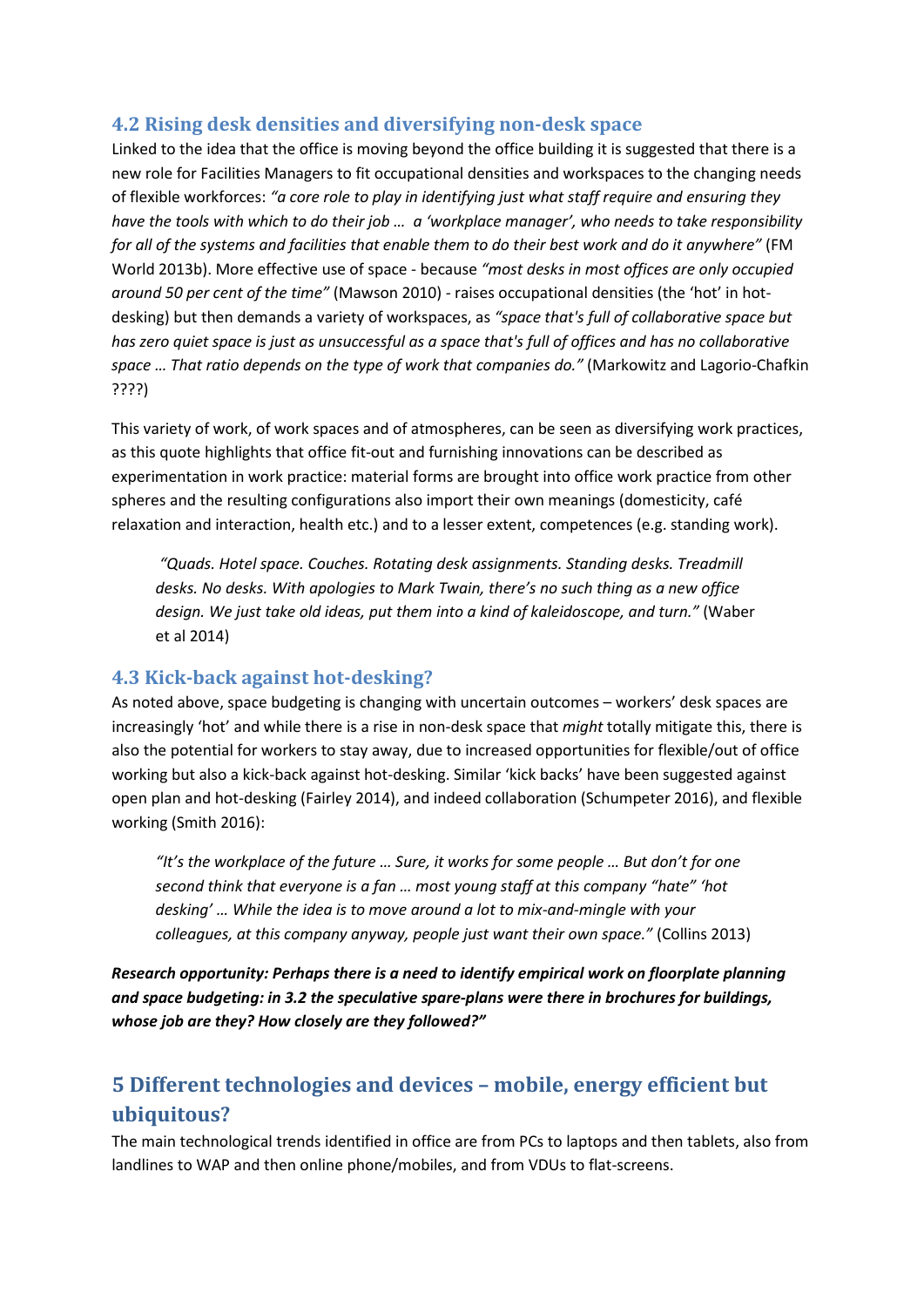*"it is over the IP now, it's over the comms. … why bother having a phone on the desk … you put in the password and the system knows where you are."* (M&E case 10)

There are energy implications to these changes to supposedly more energy efficient devices. An early transformation with energy demand reduction was the removal of processing power from desks to server rooms, and then off-site. Previous predictable desking arrangements used to allow targeted displacement ventilation grills under the backs of multiple monitors. Wireless IT has made raised floors redundant and theoretically re-usable for under-floor ventilation and cooling. There are claims for rebound effects from the need for redundancy across many sectors (in case of disruptions/breakdown), and similar demands for security of data making doubling up of systems (and back-up) necessary. In terms of purely technical changes interviews mentioned the potential for DC power delivery for the mainly DC devices, and the possibility of wireless charging.

## *Research opportunity: There is a need for research to back up how much of this is happening (lower desk loads), what the energy demand/consumption implications are, is there rebound (e.g. greater numbers of devices)?*

In fit-out, furniture is also said to be increasingly IT-enabled (e.g. with charging ports and screens distributed around multiple spaces: *"an ergonomic desk set-up that encourages interaction across a multitude of devices, or breakout furniture pods with access to charging ports … all aids productivity, and creates the feeling of a seamless, integrated workspace."* (Campbell 2015)

There is a huge amount of consultancy literature on the digital/intelligent/smart office/business (Deloitte 2016, Oktra 2016) however in terms of more theoretical thinking, it is interesting to challenge ideas of technological or demographic determinism raised by assertions such as those in section 2.4: "that flexible, mobile, hi-tech etc. work is reflecting expectations of 'millenials': (Harris 2014) and that "Generations Y and Z will ensure that mobile devices will become an integral part of the workplace" (Campbell 2015). The Demand Centre sees the spread of mobile and digital devices into multiple areas of everyday life practices as a practice change/co-evolutionary story of practice time-spaces fragmenting and moving beyond times and spaces to which they used to be moored.

A similar account claims that practice change came first – with innovators in 'work practice' using mobile technologies in their pioneering of flexible working, driving change in organisations and in the socio-technical 'system' of office-provision, leading to the question again of what an office is and will be (see section 11): *"The innovators: digital nomads make office sharing a reality. The concept of flexible space has become firmly entrenched in the corporate world, helping companies like WeWork, LiquidSpace and ShareDesk to thrive*" (Hickey 2014). Myerson and Ross (2003: 9) on the other hand note that new office spaces "support new styles of team-based, knowledge driven, community oriented working, [and] the demands of an increasingly mobile and self-deterministic workforce". Such discussions of what drives change need to be noted in thinking through futures.

# <span id="page-10-0"></span>**6 Smart systems: Integrating building systems**

M&E engineers interviewed in our previous work, but also consultancies in the grey literature, focus on the potential for integrating all aspects of Building Management Systems from the entrance and automatic lift-calling to HVAC and lighting combined with smart space allocation and hot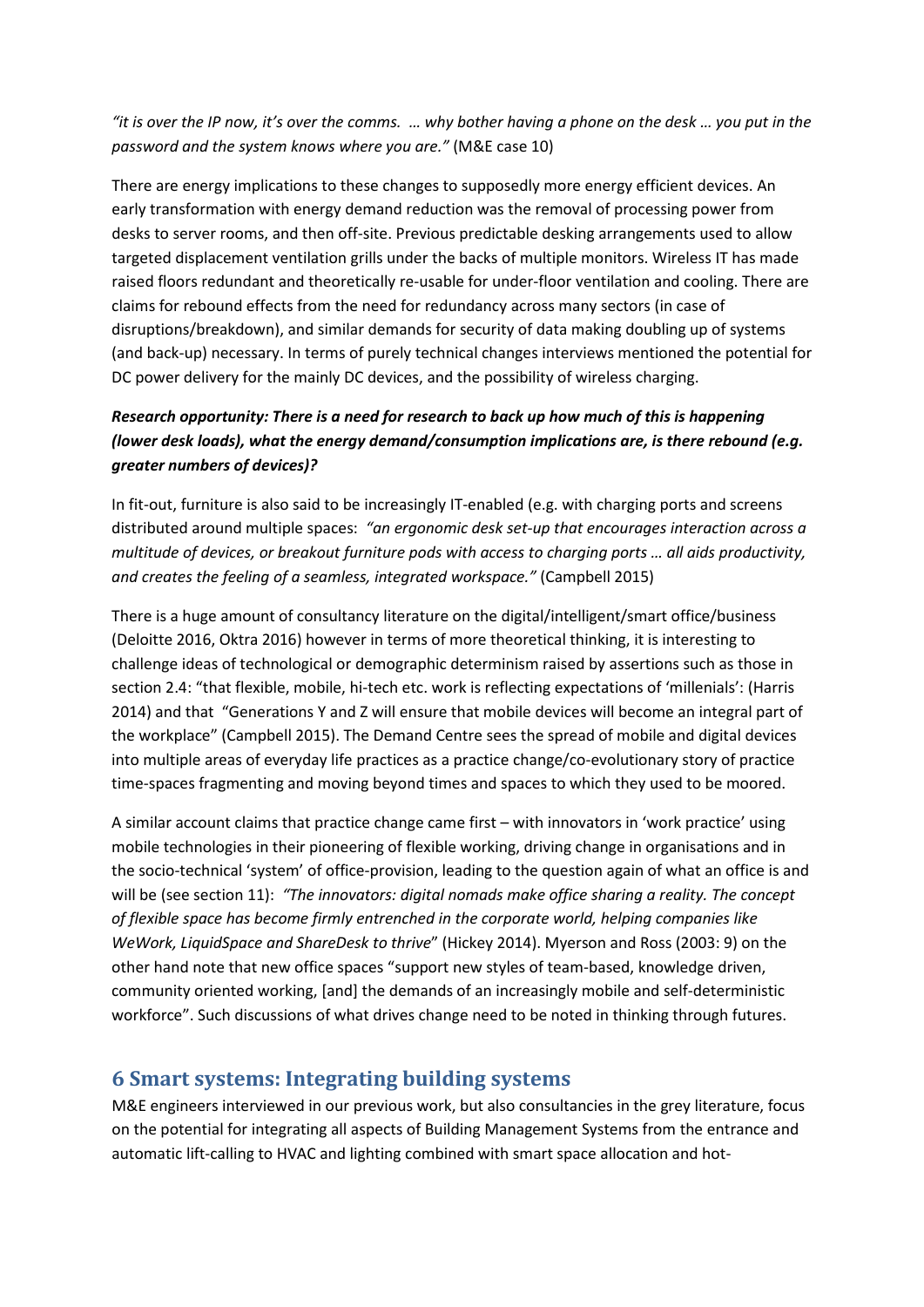desking/hotelling, with IP phones or mobiles, to reduce background demand from inefficient space usage.

*"our version of a modern worker, in a modern office environment …* [will] *have a password …[t]hat will call the lift …it will switch the lights on for you, it will get you there, it will already energise your workstation …, flexible working … mean*[s] *that that's how the office needs to be, responsive to that environment … IT is the hub"* (M&E, case 9)

*"It will eventually get to the point where … you'll flash your watch and it will call the lift for you … All of those systems exist actually it's just about designing the interface to work between piece of kit A and kit B."* (Architect, case 5)

Office environments are thus predicted to become more intelligent and responsive**.** There are too many phrases being used to summarise, but examples include:

- the smart office [\(http://www.smart-office.co.uk/\)](http://www.smart-office.co.uk/)
- intellispace (BCO workshop[: http://www.bco.org.uk/Events/IntelliSpa4345.aspx\)](http://www.bco.org.uk/Events/IntelliSpa4345.aspx)
- the programmable environment [\(http://www.hermanmiller.com/content/dam/hermanmiller/documents/always\\_building/al](http://www.hermanmiller.com/content/dam/hermanmiller/documents/always_building/always_building.pdf) [ways\\_building.pdf\)](http://www.hermanmiller.com/content/dam/hermanmiller/documents/always_building/always_building.pdf)
- the intelligent office: Niezabitowska and Winnicka-Jasłowska (2011)
- the intelligent building<http://www.tandfonline.com/toc/tibi20/current> (Intelligent Building International journal)

Again, this may be technological optimism, a Promethean discourse, and there may be a kick-back: *"The Edge in Amsterdam has smart HVAC based on iPhone controls of users, most people want to use opening windows rather than subscribe to the smart system."* (London Roundtable notes)

# <span id="page-11-0"></span>**7 Different modes of working – agility in the office and flexibility to work out of office:**

*"BusinessWeek began reporting on "the office of the future" in 1975. It would be paperless and "non-territorial"; you wouldn't have your own office, or your own desk, or even your own little corner—you'd work wherever you needed to."* (Lapore 2014)

*"Everything which is not the stereotypical 9am-5pm, working in an office building and at the same desk, for your whole working life … is termed 'flexible working'. We have moved from a workplace that needs to support the 'standard worker' to supporting most employees' exceptional work-styles."* (RICS 2009: 13)

There is a literature of predictions of telework/distributed work, which have come true to varying degrees (Worthington 2006), and the idea of the mobile worker and the distributed office reflect this (Harrison et al 2003). In a sense, the preceding sections can be seen as providing the framing for this central issue, of different and new modes of working, that are characterised in a number of ways, are seen to be on the increase, allegedly approaching some sort of tipping point. We can also ask whether there is evidence of a kick-back against such forms of work, whether we are hearing a story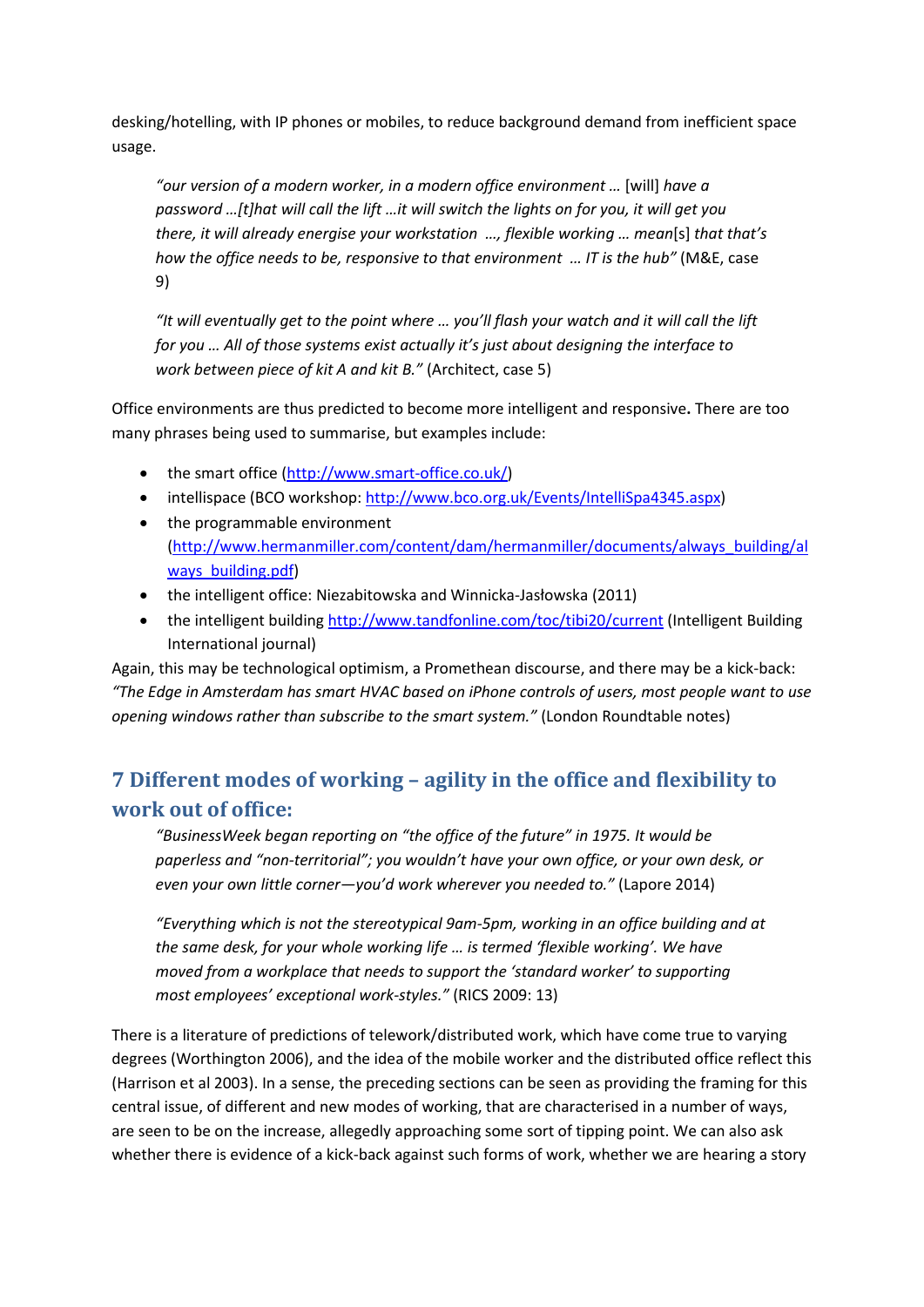from a particular (managerial) sector and whether flexibilisation and agility is therefore a top-down managerial discourse which may be resisted.

# <span id="page-12-0"></span>**7.1 Definitions of agile/flexible/mobile work.**

Although there is a general consensus about the fluidity of emerging work practices, they are described in different ways with subtly different meanings. The following is a summary. Increasing agile (non-desk tied) and flexible (non-office tied) work was identified in project 3.2, although perhaps not for all workers in all sectors.

*"There's several trends which are beginning to kick in which are linked to this phenomena of people using tablets and doing everything on the move and not necessarily in an office building."* (Architects, case study 1)

#### <span id="page-12-1"></span>**7.1.1 Mobile working**

Working on the move is a newer phenomenon arising with mobile devices; a new practice entity based on material innovation, with new competences arising, leading to office designs that reflect and facilitate it: *"trying to read their phone while they were walking … slowing down like drivers who try to get on the phone, they drive differently. So … the extent to which people do it … The office building is the same."* (Architects, case study 1)

#### <span id="page-12-2"></span>**7.1.2 Flexible arrangements versus flexible practices**

Brinkley (2013: 11) makes this important distinction, where the latter is in the interests of workforce and management *"and includes part-time work, flexitime, jobsharing, and term-time working"*, and the former a managerial strategy "*more about the employer's ability to manage workforce size and hours and include*[s] *zero hours alongside shift-working, annualised hours, temporary staff, freelancers and contracting in and out."* (Brinkley 2013: 11). This obviously has the potential for casualization and precarity.

#### <span id="page-12-3"></span>**7.1.3 Flexible working**

There are suggestions that flexible working has reached a tipping point (below) that are challenged by some: *"The structure of the labour market is not changing as much have some might think. More surprisingly, the share of employees reporting formalised flexible working arrangements has also shown little advance over the past 15 years"* (Brinkley 2013: 16)

#### <span id="page-12-4"></span>**7.1.4 Remote working**

This is essentially another term for home, third-space or mobile working including any work away from 'the office', something that at least a third of the UK (Garner et al 2016: 5) and global (Taylour cited in Harris 2015) labour force does all or some of the time.

# <span id="page-12-5"></span>**7.2 Increasing – to a tipping point?**

This percentage is almost universally claimed to be rising, although with different indicators and figures arising from different surveys:

- *"CBI's 2011 Employment Trends Survey of businesses found that 96% of UK companies offered at least one type of flexible working practices"* (Mitie 2013)
- *"The Making Agile Working Work For You strategy guide [Mitie 2013] says around 25 per cent of companies have implemented agile working … The study also says that latest data*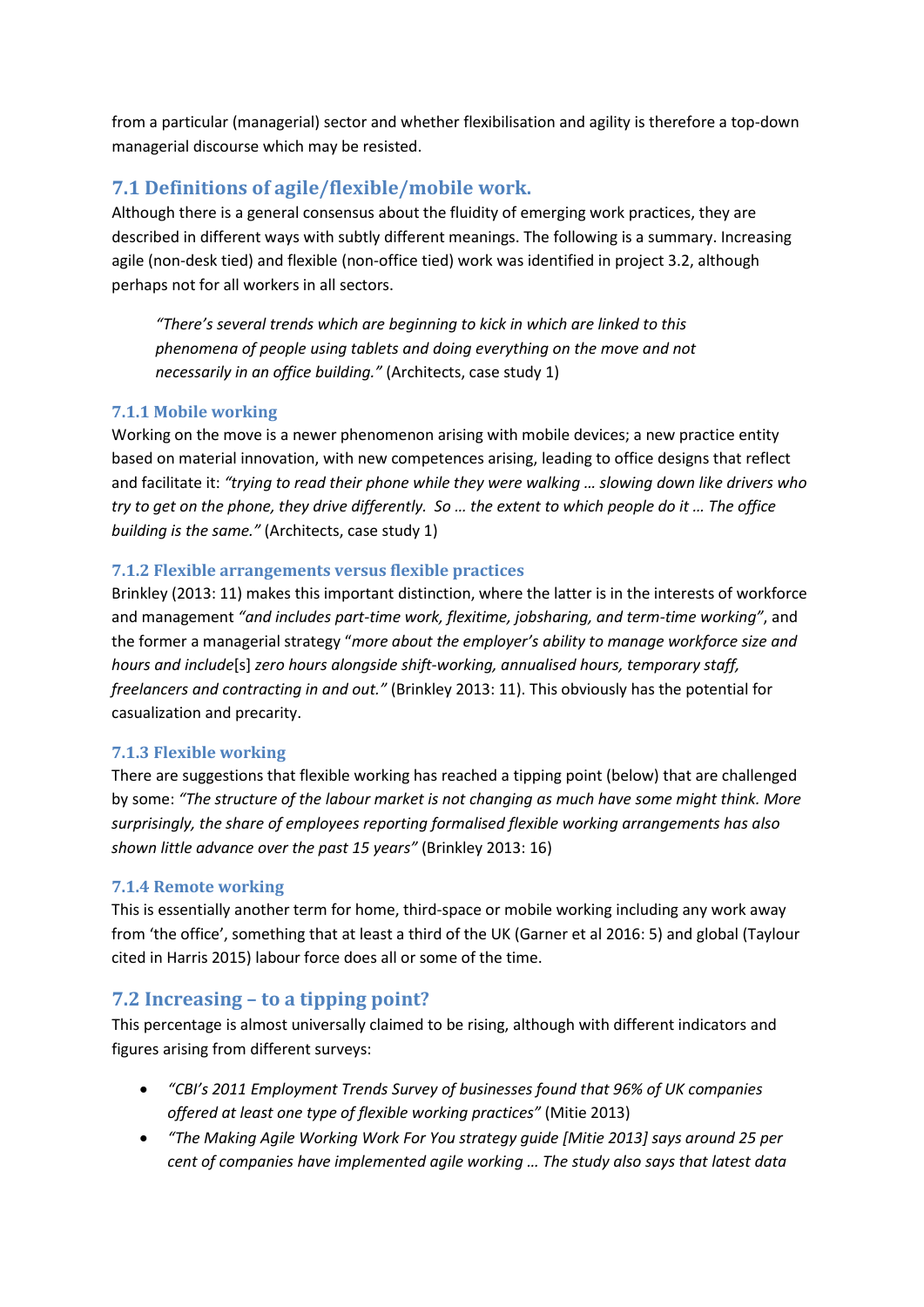*from the Confederation of British Industry suggest that the figure will be close to 90 per cent by the end of the decade."* (FM World 2013a)

- *"Our survey results indicate that mobile working was the norm by 2014 for over one-third of respondents and over one-third of the organisations they worked in."* (Zheltoukhova 2014: 2)
- *"JLL data shows that 10% of all the office space leased in London during 2015 was accounted for by serviced office providers compared to 4% in 2013"* (JLL 2016: 8)
- *"According to Harvard Business Review, by 2025 around 40 per cent of US work space will be contracted with staff working in a project-based environment."* (The Lawyer 2016)

The Work Foundation (Garner et al 2016) claim that the degree of flexible working now evident constitutes a tipping point in the classic terms of Gladwell (2000), and therefore the office is likely to transform.

# <span id="page-13-0"></span>**7.3 Kick-backs – questioning flexibility**

Four main questions and issues arise from these observations. The first is to ask what role, then, remains for the office (building) if such a transformation is taking or will take place? However, much writing asserts that *"for the vast majority of large organisations in the public and private sectors the office is still where work is done, sometimes because of custom and practice and sometimes because there are regulatory, cultural or operational issues that make it difficult to go down the utopian flexible model."* (Mawson 2010). In short, there is a suggestion that the flexible work world might have been over-hyped, similar to the claim of the 'gig economy' which turns out to by largely constituted by e.g. Uber, where *"aside from Uber, there's mounting evidence that few companies are doing this successfully. The so-called [gig economy barely registers](http://www.wsj.com/articles/proof-of-a-gig-economy-revolution-is-hard-to-find-1437932539) in traditional labor-market data … there's been a large growth in tenuous work arrangements. But … the growth has taken place largely offline—in traditional jobs and industries where a growing number of workers are in contract arrangements."* (Zumbrun 2016). In other words, flexibility might be mostly managerially-benefitting flexible arrangements.

This raises the second issue – the data above arise from surveys and research largely conducted with managers: *"we surveyed over 500 managers from medium to large organisations across the UK in early December 2015."* (Zheltoukhova 2014: 2); *"The survey research was conducted by Censuswide, with 503 managerial level employees at medium and large organisations across all sectors"* (Work Foundation 2016). Are these findings then only being *hypothesised* to apply more broadly?

*"according to industry analysts Garner, around 60% of senior managers in large private and public sector organisations work to a greater or lesser extent away from their office … But it's not just senior managers that are benefitting … Staff at all levels in whitecollar organisations are enjoying the ability to take more control of when and where they work, leading to greater productivity and employee satisfaction"* (Mitie 2013: 2)

If flexible/agile working a privileged practice, enjoyed by managers and specific types of knowledge workers (including academics) but not the workforce more generally, or those in occupations that are more spatially or temporally 'fixed' (Breedveld 1998), then rather than an opportunity it might be seen as an imposition. Agile working is clearly a change to many established work practices, meaning that organisational change, especially when associated with changes in office fit-out and technology, has to sometimes be implemented as a top-down management process which: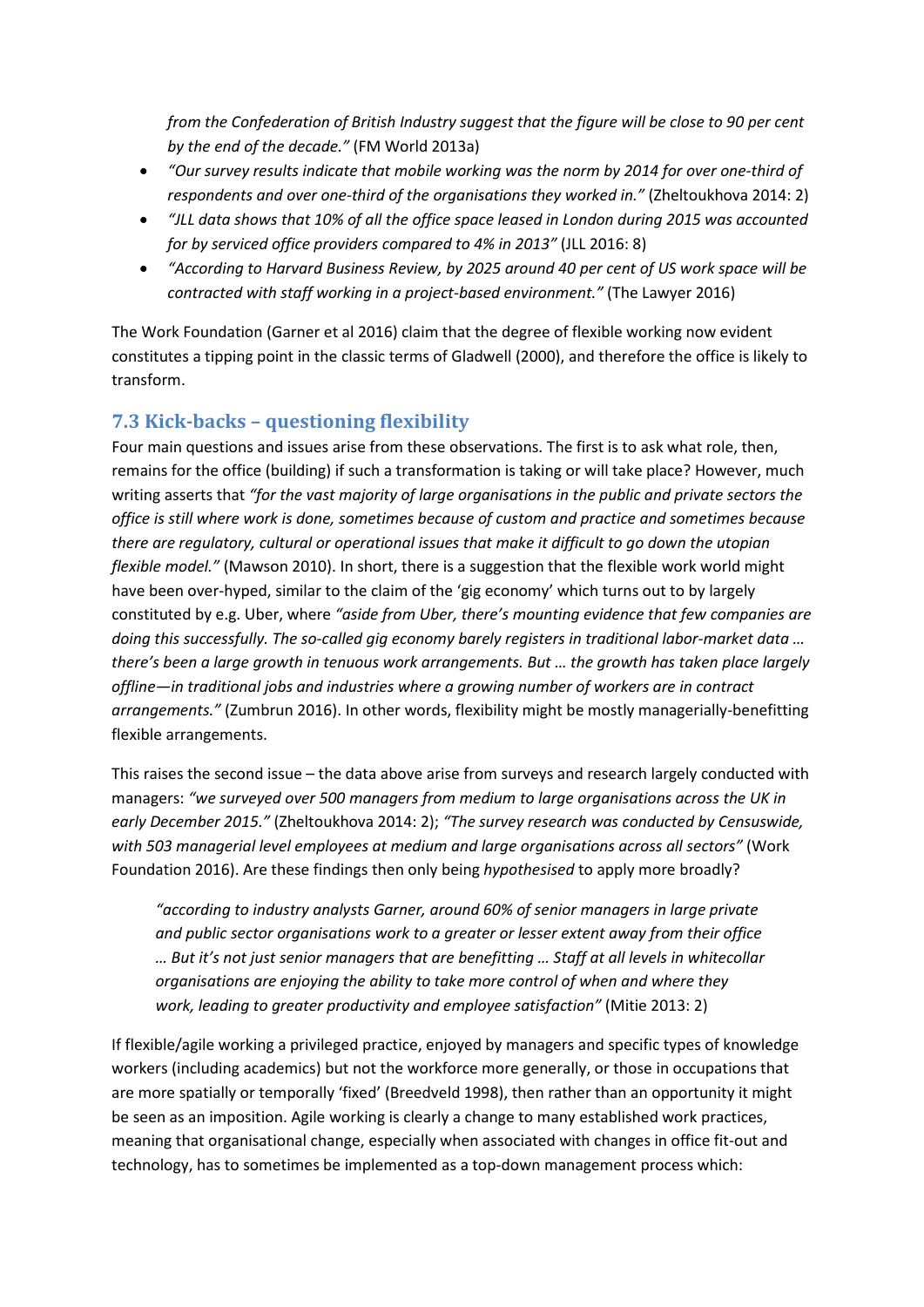*"requires lots of people who have engrained attitudes and behaviours to change their ways … Getting people to work in a mobile, agile way within the office takes leadership and commitment and a carefully constructed change programme to prepare people for change"* (Mawson 210)

Are we hearing a director/knowledge worker/manager-centric story? 'Backroom' work with PCs is still required, and is still a significant 'always-on' contributor to office energy consumption?

Third, Google and Yahoo, the epitome of TMT organisations whose productivity is the rationale behind many of these identified trends, are keen to tie people back to their desks and/or buildings, on the basis that productivity is best secured through face to face work:

*"I think it was Yahoo or one of them, the chief exec said no. The interesting thing about Google is everybody has a desk. They may only have a small desk but everybody's got a place to go, a place to call home. And I think that's recognising what it is to be human rather than trying to impose an idea of how the workplace should function."* (Construction)

*"Press reports at the time balanced the official 'no comment' with unconfirmed reports that despite connection to* [Yahoo's] *IT network being required for people to do their jobs, the average log in time for home workers was just one hour per day."* (Mitie 2013: 8)

A kick-back against agility and flexibility from the innovators might indicate a different and more secure future for the desk and the office building?

# <span id="page-14-0"></span>**8 Different sites of work – where, what and whose is the office?**

*"Office buildings are no longer the sole locations for knowledge work. In fact, research from the consulting group Emergent Research suggests that two-thirds of it now happens outside the office."* (Waber et al 2014)

If not the classic building, where or what is 'the office'? These new modes of working take place in new sites, including the home (Gillen et al 2013), on transport (Lyons et al 2007, Holley et al 2008), in different parts of the office, in other 'public' spaces and buildings, in found and bespoke third-spaces (Strelitz 2013). An identifiable trend is for 'office space' to be provided as quasi-third-space, either within an organisation's own building (e.g. using fit-out to provide 'coffee shop' style offices) or beyond (e.g. serviced offices and co-working spaces).

This de-territorialisation of work, dissolving the traditional spatial fixes, works towards globalisation and localisation at the same time, through ICT connectivity:

*"The dichotomy here of course is that while the technology advancements have in some ways helped to shrink our world and facilitated globalisation; work can now, just as easily, be carried out on the other side of the world, from home or the local Starbucks coffee house. It is no longer centered around the 'Workplace,' and the 'Work station.'"*  (Haury 2010)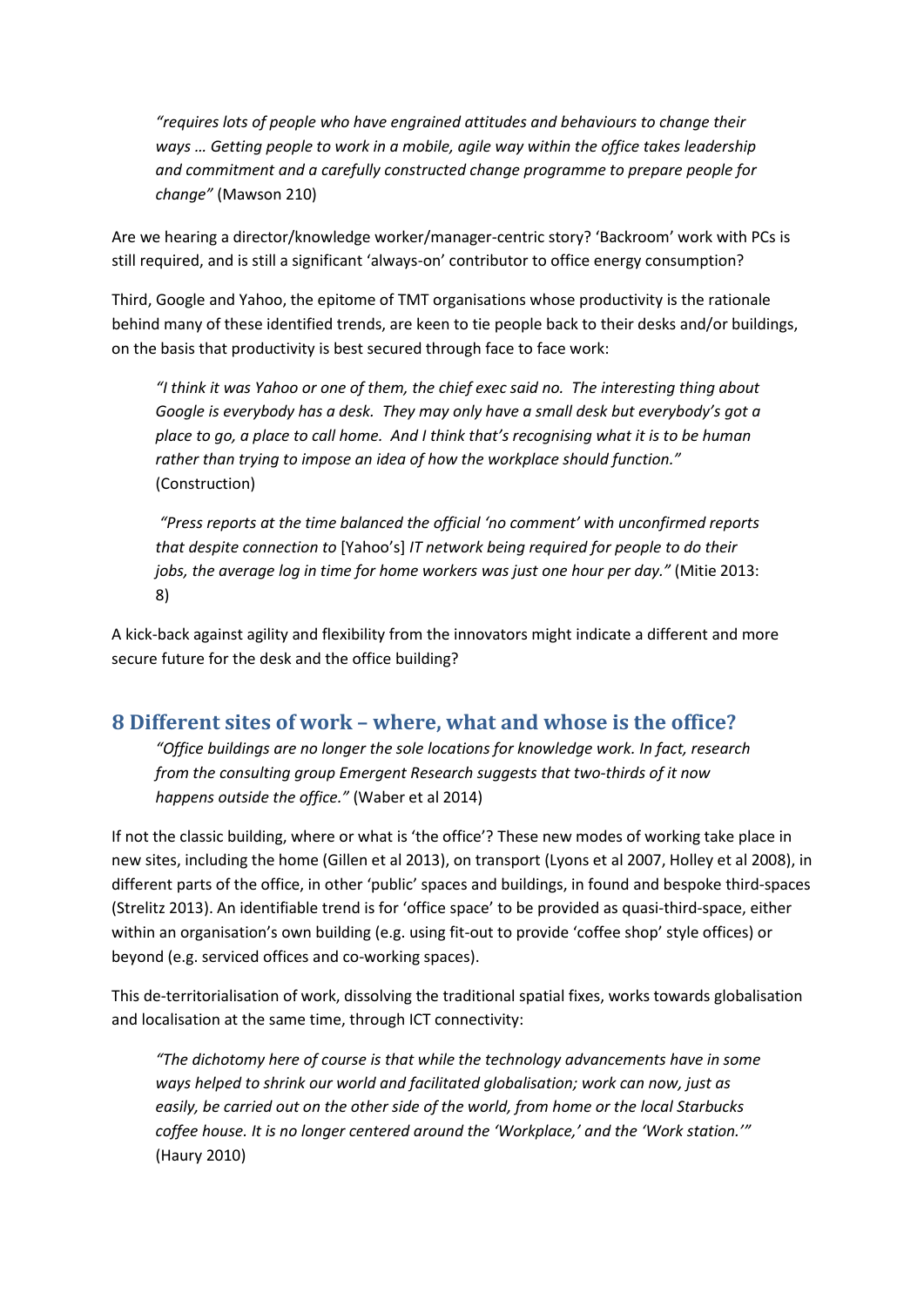There is little research on home-offices, and rather more on the increasing practice of mobile work particularly on trains, with a suggestion that their noisy atmosphere might better suit focused work than open-plan offices full of relevant conversation:

*""Language is more disturbing than other types of noise," said Taylour who went on to explain that while we have adapted to new environments – we are able to work on noisy trains, for example – language that we can relate to, such as an overheard conversation about a project in the office, can steer focus away from the task at hand. It appears that there is a limit to unplanned collaboration."* (Harris 2015)

By far the dominant concept applying to new spaces of work is the third-space.

#### <span id="page-15-0"></span>**8.1 Third-space**

The 'third-space' is a separate category to the work-home dyad. This space can include transport, leisure, hub and 'no-place' spaces, which as the following quote suggests are "not domestic and it isn't corporate, somewhere in between":

*"through technology we're not as chained to a work station as we once were … a generation of people who are used to, maybe even more comfortable, working in coffee shops and things of that ilk … that third space thing that's not domestic and it isn't corporate, somewhere in between … enabled by technology that's changing things quite markedly I think"* (Architects, case study 1)

Third-spaces can now be found within and beyond the office.

#### <span id="page-15-1"></span>**8.1.1Third-space in the office**

The idea of a third-space applies to the *internal* differentiation of space within offices (see section 4), which includes ""tertiary spaces": spaces that aren't conference rooms and that aren't personal *desks, either … in-between areas that are quiet, where technical people can focus without being locked away."* (Markowitz and Lagorio-Chafkin ????). Our previous project identified that these are multiplying: *"That's an interesting one, that's changing work patterns as well … The third space … fairly consistently now at least a third of the office is not work stationed, it's other stuff: meeting rooms, breakout spaces, kitchenettes, that kind of stuff."* (Architects, case study 1)

The origin of this model of work space is famously the coffee shop where innovative TMT workers were seen to congregate. This is now recreated because: *"people come to the office … for meetings and collaboration, so the type of space you need to provide is different… more project rooms, meeting rooms and soft chairs, and catering … People want a Starbucks or Costa Coffee-type experience internally."* (FMW 2013b).

*"The rise of the coffee shop workplace … fundamental changes in office fit out and office refurbishment requirements … The need for the desk as a space to work is fading in importance and new work areas with Wi-Fi, sofas and coffee tables are emerging as the preferred choice."* [\(Andrew](http://www.oktra.co.uk/blog/bco-guide-to-specification-2014-overview/) 2014)

#### <span id="page-15-2"></span>**8.1.2 Third-space beyond the office**

Of course, the majority of third-space remains literally beyond home and office. The main distinction analytically can be drawn between authentic or found third-spaces such as *"libraries, coffee shops,*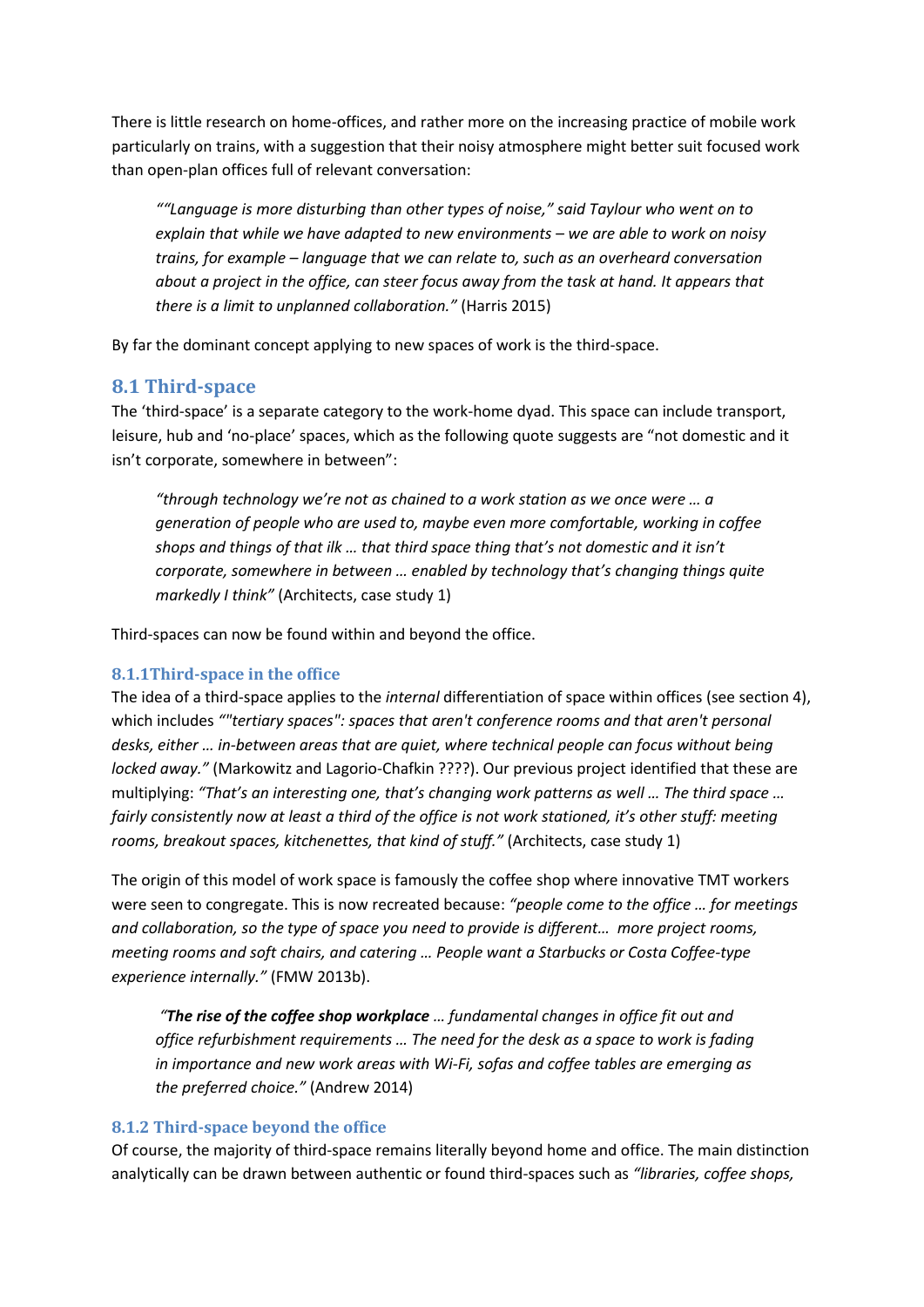*business centres and lounge settings … the café model – … open areas for free third-place working"* and increasingly, bespoke spaces that are beyond an organisation's home building, rented as serviced office space: *"Third-place workspaces as businesses in their own right are burgeoning … Privileged paid-for third-place working solves the associated hitches of venues that can be used free of charge"* – such as overcrowding, lack of privacy, weak wifi or ambient noise (Strelitz 2013).

A work culture centred on such 'third places' is said to be becoming popular, with surveys identifying a global average of 75% of workers who have used a business centre or business lounge, with 49.1% of respondents in India using one, and 47% using informal spaces such as coffee shops, hotels and public areas (Economic Times 2011).

*Research opportunity: Assess the actual 'spec' or working conditions of various non-office workspaces? This might support an argument for lower spec office buildings? Does this work culture reflect ideal neo-liberal flexibility in the worker, shaping their self around work/deliver work whatever the conditions? Can we identify the essential elements of 'an office working space' similar to the 'mobility kit' of Urry (, which included technological elements but also social networks? Which (energy demanding) services are expected and/or provided in serviced offices, domestic office spaces, the train? Might we compare the relative energy demands of each?*

# <span id="page-16-0"></span>**9 Different times of work**

This is another aspect of flexible working practice as the fragmentation of work across the day and across space. It is linked by many to a younger digital generation and to flexibility. It also links to staff retention in that some organisations attempt to force or entice their staff to stay in their buildings longer – *"the whole idea being once they're here they don't even need to leave"* (Letting agent case 5) -and to the Demand Centre interests in peaks and synchronisation. It also links to the changing nature of work (section 2.1). Stanley Blue is applying a practice rhythmanalysis to hospitals as a case of such temporal issues, and it is therefore perhaps unnecessary to develop a specifically temporal aspect to this research.

However there are hints that out of hours energy demands might also be new and spreading peaks – for example as cleaners switch on lights, use hoovers and dishwashers after hours:

*"What happens when they're using all the hot water for cleaning and washing stuff down? What happens when they start mopping the areas at 10 o'clock at night when people have left and people say all the lights are on and there's no one in it. Well often cleaning is going on from eight to 10 in those buildings."* (Consultant)

There is also the issue of different temporalities overlapping in office buildings, which has bearing on the debates about whether buildings can or should be tightly fitted to end user practices – a key argument about what makes a future-proof office:

"Frank Duffy (of DEGW) sees a building as four layers:

- Shell structure, lasts 50 years in UK, 35 in US.
- Services cabling, lifts, etc, replaced every 15ish years.
- Scenery partitions, dropped ceilings, etc, 5-7 years.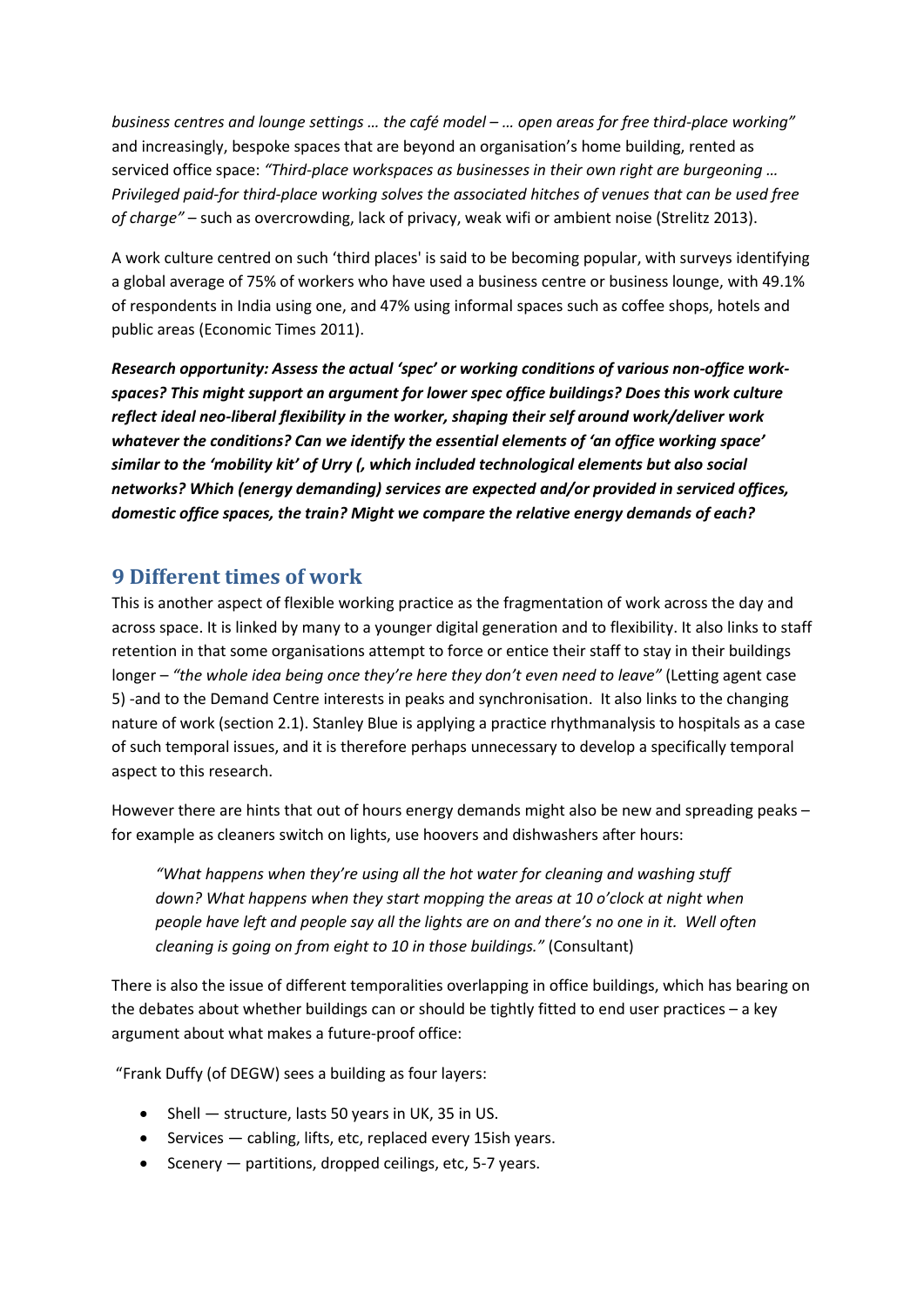• Set — furniture.

[Stuart] Brand expands on this:

- Site geographical setting, eternal.
- Structure foundation and load bearing elements, 30-300 years.
- Skin 20ish years.
- Services  $-7-15$  years.
- Space plan interior layout, from three (commercial) to 30 (domestic) years.
- Stuff furniture and belongings." (Gyford 2004)

There is scope for thinking about how these concepts play out across 'futures' of different scales – for example, over 50 years hence.

# <span id="page-17-0"></span>**10 Domesticity and consumerisation of 'the office': amenities at the destination**

*"Leisure may be over, but that's only because when your office is a cloud it follows you everywhere … Work will no longer be a place, and home no longer an escape."* (Lapore 2014)

There are three aspects to this trend and developing future for offices: that there is a convergence between the expectations and atmospheres and possibly services and fashions of home and work spaces – the domesticity of workplace reflecting the introduction of work into the home; the transformation of 'the office building' into a a 'destination' with increasing amenities available in an effort to attract and retain talent and encourage them to spend more time there (also referred to as a 'consumerisation' of the office); and a discursive focus on workforce 'well-being' in office design, which similarly can be seen as a mask for concerns around productivity.

### <span id="page-17-1"></span>**10.1 Domestic fit outs**

Brighter colours, soft furnishings and 'funkiness' were stressed in our previous research as increasing trends again moving from the TMT sector into even the most conservative (legal/finance) sectors. The rise of soft furnishings is seen as part of the 'death of the desk' in the pursuit of collaborative working *"in a more inspiring setting than the traditional desk":*

*"soft seating has also provided an alternative to the traditional way of working … typified by … Orangebox's 'Away From the Desk' range … the concept of collaborative working in soft seating configurations is …* [of] *proper working spaces … the integration of … facilities to accommodate laptops, tablets … integral power and data requirements … with the facility for a display screen, to further accommodate team presentations or collaborative working."* (Ahmed 2014)

These technologically-determined changes in fit-out reflect that the *"office is no longer just a workplace … the nature of work is changing and so is how businesses occupy and utilise their workspaces"* – and these changes are strategically aimed at business objectives: *"bespoke, efficient, innovative and productive working environments will help attract and retain talented staff, increase performance and allow businesses to grow"* (Andrew 2014). Such technologically compatible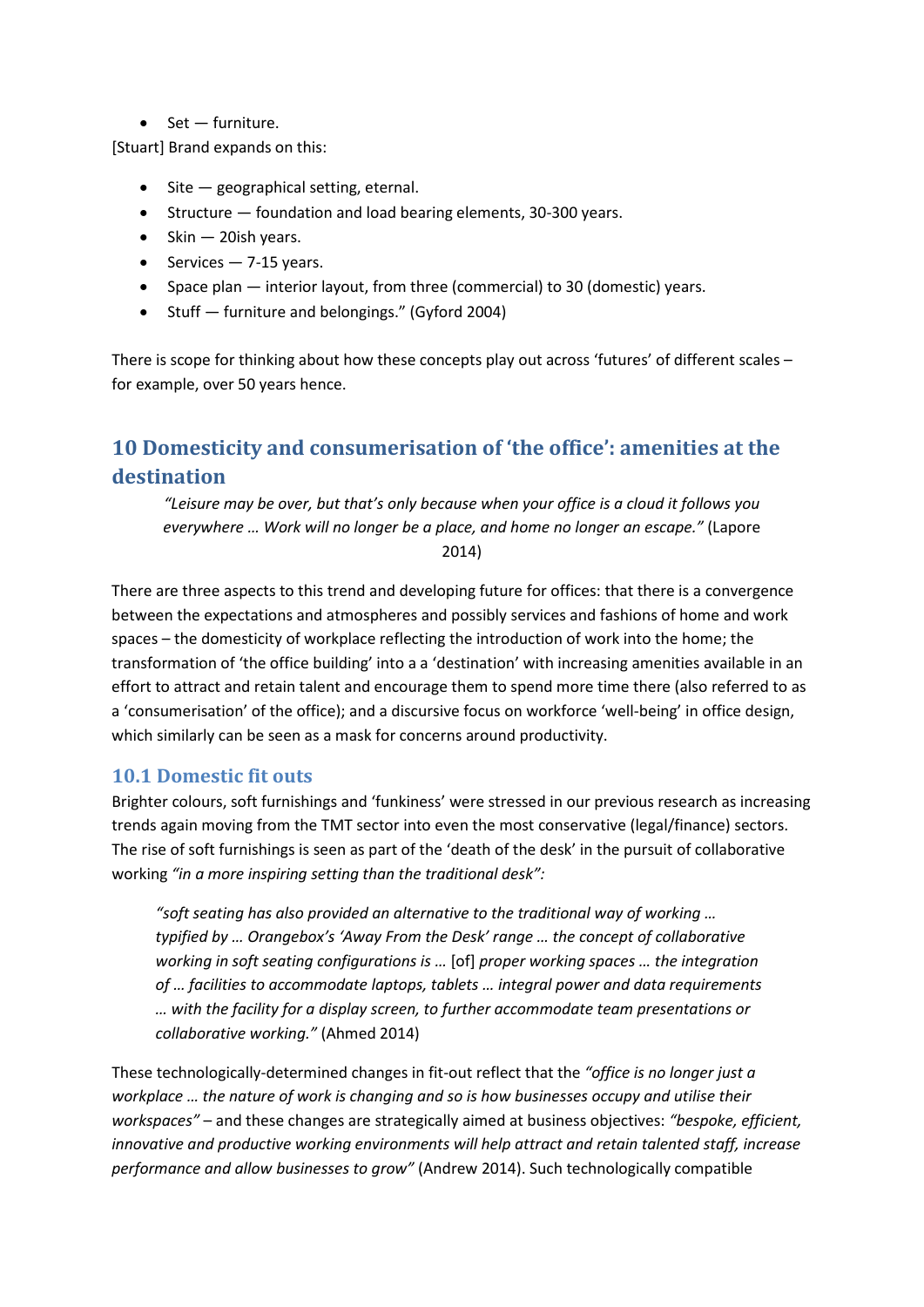domestic modes of offices were identified in our previous interviews as desirable and spreading globally:

*… a completely different environment where people bring their own computer, plug it into potentially sockets that are already integrated in the furniture and just a different way of thinking about the office space I suppose. And you're not necessarily sitting at your desk but you change your location, you work standing up … the client … said … "don't make it look too office-y" … We've looked at examples worldwide … It's like that warehouse, New York loft type of thing"* (Architects, case 6)

#### <span id="page-18-0"></span>**10.2 Destination and amenities – hotel style**

*"offices are increasingly used to attract and retain the young, skilled and international workforce upon which T&M companies rely … [with] … their non-corporate local ecosystem offering floorspace variety, a young and fast growing resident population and a unique amenity offer"* (JLL 2016: 3)

*"gym facilities as standard, … usually staff restaurant … some of the other big banks do all sorts of other things like dentists, doctors, all available on site. … dry cleaners, travel agents, it's all there… an indoor swimming pool for their staff … the major occupiers,* [all offer] *all these amenities."* (Letting Agent, case study 8)

This theme links to the identified focus on well-being (and productivity: WGBC 2014) and "exemplary working environments" as a priority for attracting and retaining staff: "*the Google way that they operate and they work, it's all about their staff, it's all about their lifestyle … the time spent in the office … They want to be in nicer environments"* (Letting agent case In our interviews providing amenities was seen as eclipsing issues of energy efficiency, given that staff costs are e.g. 10 times higher than energy costs: *"They're going to put a physio in, a doctor in, a gym, a kitchen. … the occupiers look at this as a total all in cost … I don't think the cost of the energy is going to alter where an occupier locates."* (Letting agent, case 5). Our interviews also revealed a model of an office as a hotel style 'destination', a relaxing hub for work and interaction:

*"a destination location, hubs where you can more casually meet people but have got great connectivity, you can sit there and work but you can sit there and chat and be more relaxed. There's going to be more relaxing environments to have a coffee and have a chat and be in a teleconference and work again"* (M&E case 9)

This mode is intended to entice staff back into the office, presumably from their flexible and agile remote work: *"the office has become a selling point for businesses. People have greater choice about how and where to work, so the office must have the facilities and surroundings to make it a destination of choice rather than just a place we go to work"* (Campbell 2015) and this focus on the workers' *choice* of work location can be seen to reflect neoliberal consumerist discourses:

*"WeWork and coworking in general point to a deep structural shift in work culture, characterized mainly by … a consumerization of the workplace and the emergence of a new set of values around work and the office … Workspaces that can deliver on both of these elements resonate greatly with today's work culture."* (Magnolfi 2015)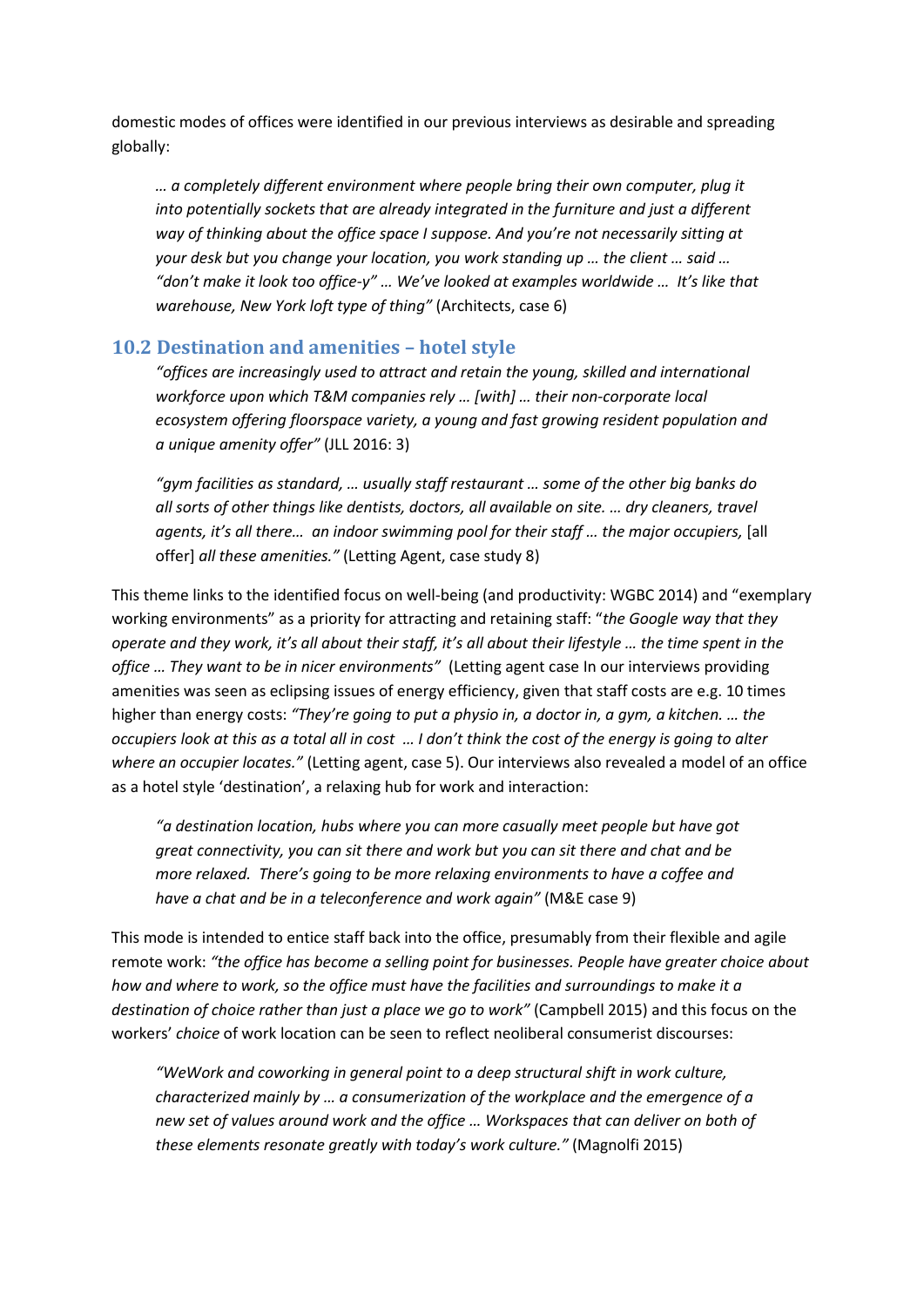Not only amenities in the sense of (often outsourced: Economist 2014) services, but also consumerised appliance and gadgets are involved, with an article on the 'top 5 desirable office features' including a *"Luxury Coffee Maker, Massaging Chair, Apple Computer [and] Snack Vending Machine"* (Ryan 2014).

In addition, the need to entice people back to the office is seen as a response to the hollowing out of the office by flexible work, and a concern once more for productivity:

*"the workplace has expanded beyond the office … many businesses are now trying to attract people back to the office … while flexibility is an incentive for staff, ultimately, collaboration and good communication have a higher impact on productivity."*  (Campbell 2015)

Many articles from consultancies advise on 'What Makes Your Office Cool?' (Lennox 2013) and how to create a 'cool', "creative, collaborative, and innovative workspace"(Markowitz and Lagorio-Chafkin ????) involving e.g.: *"rooftop gardens and games rooms and cool slides at your workplace instead of boring grey cubicles?"* (Ng 2013) or "[the BBC] *transforming their once-drab offices into futuristic playgrounds. From an in-house tattoo studio to a changing-colour meeting room"* (Li, 2016).

# <span id="page-19-0"></span>**10.3 Biophillic design, well-being and productivity**

As stated, lying behind these concerns for trendiness and cool are more practical issues of their influence on innovation and productivity, taken to arise from staff well-being. This is an identifiable discursive change emerging in e.g. BCO and WGBC Guidance, along with specific design trends reflecting similar concerns such as 'biophilic design':

*"there was a report done by the World Green Building Council recently … Health, Wellbeing and Productivity. As soon as you can link productivity to the environment that people are in it becomes a bit of a game changer … many of the speculative buildings they have the sort of ambience of an extremely hygienic hospital."* (Architects, case study 1)

Puckett (2015) notes that a new standard has emerged in this area – always a sign of discursive hegemony – which is the "WELL Building standard, developed in the US, is designed to be compatible with existing sustainability rating tools."

## *Research opportunity: There is scope for further research on what different people want from offices? Going beyond the consultancy work, which is designed to appeal to specific audiences and may generalise from management concerns, and the rather dry Post Occupancy Evaluation work, what is the empirical reality for the majority of office workers?*

Work in this area includes consultancy by Alexi Marmot: *"architects with a keen interest in people, and social scientists with a keen interest in buildings. AMA draws together … architecture and design, sociology and psychology, technology and planning - to create a unique, evidence-based approach to workplace and learning space strategies"* [\(http://aleximarmot.com/\)](http://aleximarmot.com/), and the BCO and letting agents Savills commissioning a *"report to look at what workers want from their office workplace … this survey was to … provide insight into what occupiers want from their office space. The findings*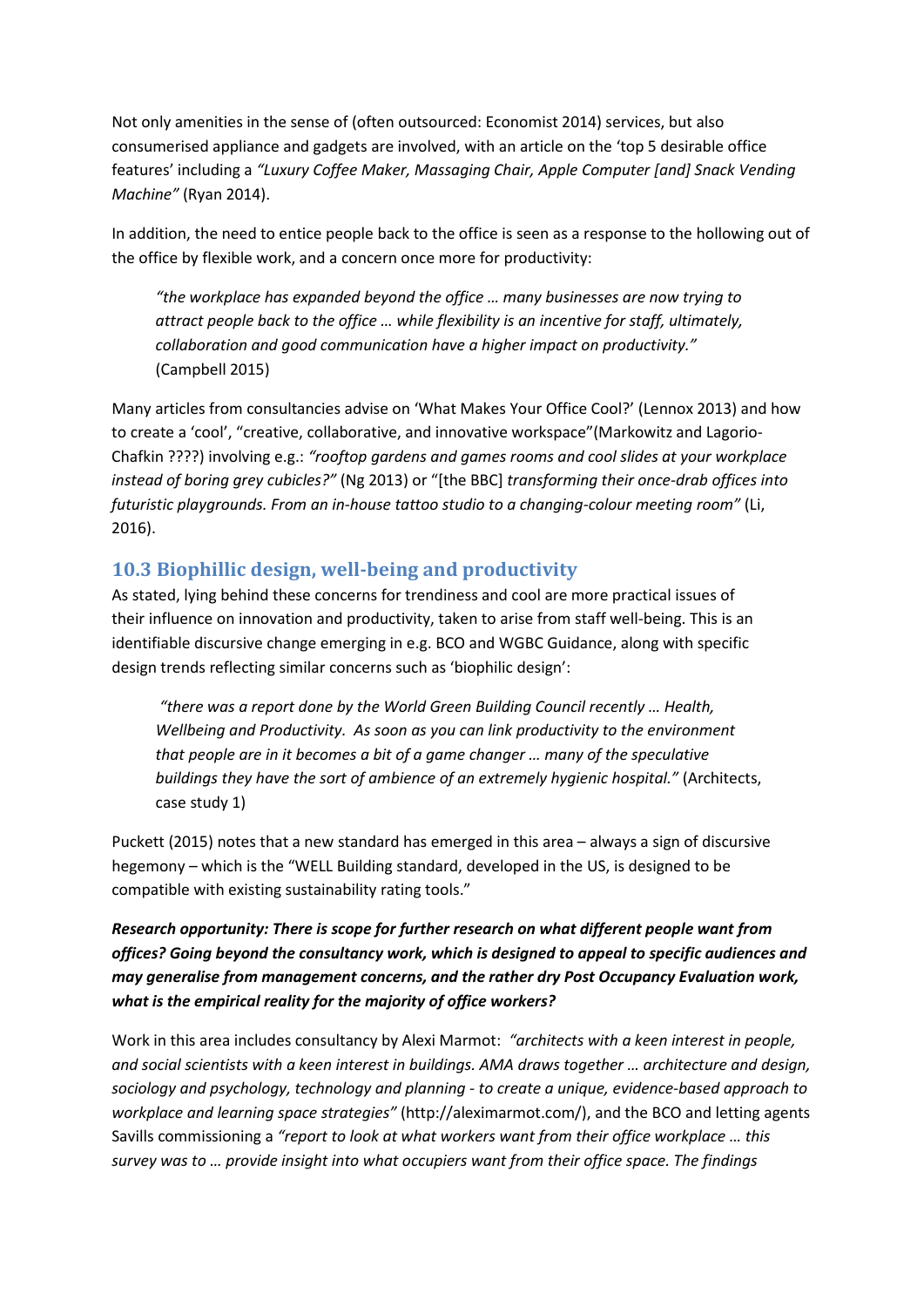*showed that employees want a comfortable office space with adequate temperature control, lighting and space."* (BCO 2013).

# <span id="page-20-0"></span>**11 Different understandings of office 'use' – buildings not necessary?**

*"our expensively constructed 'glass buildings' … will be turned into apartment blocks in the future … the traditional 9-5 role is gradually becoming obsolete … thousands commute … to sit halfway up a skyscraper to be in the same building as the rest of the organisation's employees – only to send emails to someone a couple of floors away … Duffy …foresaw a future in which, if businesses are procuring services as much as space, those services would be paid for by the hour in much the same way that space is paid for by the square foot."* (FM World 2013c:, a report on the Worktech conference)

What, then, is 'the office' for? Is it a destination? For face-to-face work and 'co-location'? Thinking as an organisation, is there actually any need for 'an office' as such? Or can the business of the organisation – 'office work' understood as knowledge work, take place across a diverse set of spaces that are not necessarily owned by them? Again, does this spell an end to 'the office' as it dissolves into a virtually connected network of homes, third-spaces, transport and transport hubs, co-working spaces and serviced office space?

Holm (2008: 73) suggested that the office remains with a 'nodal' role, a somewhat symbolic fixed point or hub, acknowledging the virtual organisation of work and a *"place for 'rituals of bureaucratic capitalism' (The Architectural Review, May 2004)"* to take place in.

Of course there are arguments *for* the continuing need for the office*: "fostering relationships, creating team spirit, learning from each other quickly, developing a sense of mission … useful but incidental conversations"* (Smith 2016). However flexible work has made the need for so much floorspace inefficient, leading to calls for property to be rationalised into smaller, more densely occupied units, supplemented by the types of distributed workplaces described above, networked into something of a virtual organisation.

# <span id="page-20-1"></span>**11.1 Property rationalisation**

As Ramidus (2015) outline, flexibility and hot-desking mean that "the traditional relationship between headcount growth and space demand is changing, resulting in 'spaceless growth' … and the overall impact on the City could be profound."(Ramidus 2015). Mawson (2010) describes how office space can be squeezed, as:

*"most desks in most offices are only occupied around 50 per cent of the time"* (see AWA 2015: 14) *"in most offices we can improve both the effectiveness of the working environment, the efficiency of working practices AND reduce the waste in building capacity by increasing the number of people that use the building by 25 per cent to 30 per cent. We do this by getting people to work differently in the office and providing a range of the right IT tools and spaces to help people do their jobs better."* (Mawson 2010)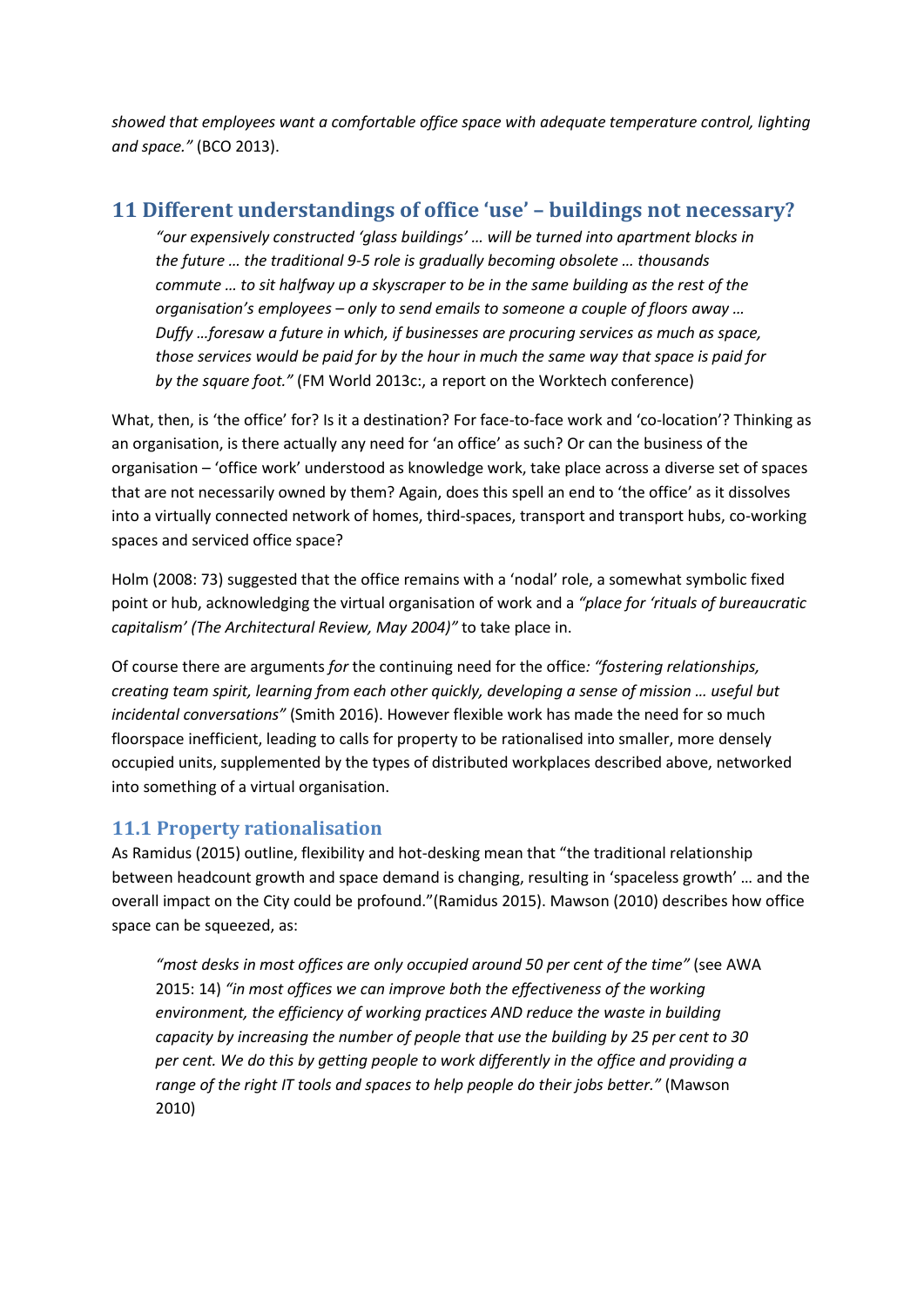Strelitz (2011) concurs that with solo work moving out of the office *"where people do individual work is a matter of their own choice, rather than a business responsibility"*, and space is freed up for transformation to reflect new 'office practices':

*"the advent of agile work has been a catalyst for countless workplace transformation projects … efficient CRE and FM strategies* [mean] *the overall amount of workspace can be reduced. The contingent savings in capital and building running costs … replace larger quantities of poorer workspace with less, but more up-to-date, accommodation – a move that usually pays for itself in just a few years through associated property disposal."* (Strelitz 2011)

This property rationalisation leads to higher occupational densities that are arguably more energy efficient per capita, although the question remains as to what energy is demanded in the spaces where the displaced flexible workers re-locate. But it is also argued that it can in itself be 'green':

*"more efficient use of office space can be better for the environment … the most powerful way to reduce CO2 is to use fewer buildings by consolidating occupancy and increasing utilisation through agile working"* (FM World 2014)

In this model of 'green occupancy', property rationalisation can result in raised occupancy, with baseloads that can absorb it, providing savings that can be used to re-fit property to be agile (and lower energy?). Using an example of rationalising from 5 to 4 buildings, Mawson (2010) argues that costs of £5m per annum can be saved, allowing the remaining space to be retrofitted:

*"We might spend £3m to augment the retained buildings with new meeting spaces and quiet spaces, upgraded IT and telephone systems and possibly invest in new energy efficient building controls and lamps and we've got our money back almost immediately. We've saved … over a five-year period £22m AND saved probably around 15 per cent in carbon emissions per annum … we can achieve more CO2 and cost savings faster by introducing agile working as part of a green occupancy programme."* (Mawson 2010)

This enforced transition to agile working again requires serious top-down management:

- *"Estate management – especially building, desk and meeting space allocations;*
- *HR – agile staff need a very supportive environment;*
- *Management systems – productivity needs to be carefully monitored;*
- *Building management – sweating assets increases wear and tear;*
- *Energy management – consumption needs careful management."* (Mitie 2013: 10)

#### <span id="page-21-0"></span>**11.2 Multiplying workplaces**

*"I've come to prefer work environments that are more common in startups"* (Chase 2013)

An alternative of complement to this real estate focused strategy is to actively spread the 'workplace' or perhaps work-net across diverse spaces, particularly those linked to or modelled on the innovative workstyles of TMT start-ups such as hackerspaces, skunkworks etc., so that a *"new trend is emerging where hot studios (that combine design, business and technology skills) are building startups from scratch for large companies*" (Thompson (2013). This can be viewed as a shift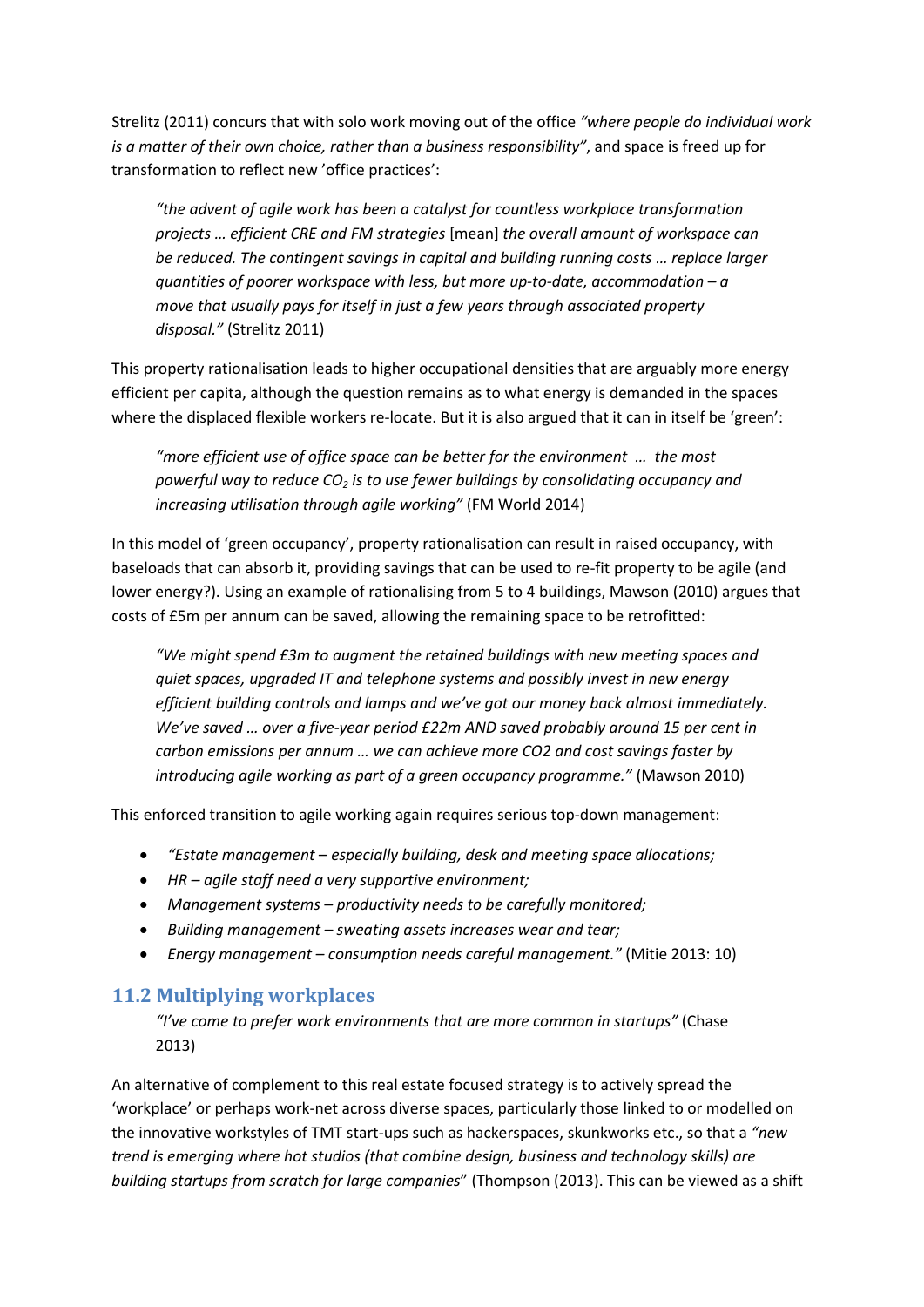in the property market where "*some of the reduced demand for fixed office space* [is] *re-emerging as a market for workspace venues that are available on looser, less formal terms"* (Strelitz 2013).

Thus organisations may use temporary spaces for different ways of working, e.g. 'activity-based working', collective/collaborative working for set periods. This matches the illustration (figure 11) in Ramidus (2015: 36) which shows a hypothetical organisation's workspace diversifying from a single, 25-year lease freehold in 1990 to encompass 'workplace solutions' based on 15 year leases, 'Son of PFI', serviced offices, managed space, 5-10 year leases, co-working space, pay-per-hour, hotel-style spaces and 'garden offices'.

Co-working [\(http://www.coworkinglondon.com/,](http://www.coworkinglondon.com/) [http://co-work.co/\)](http://co-work.co/) is the most common name for the practice of sharing a non-organisation-specific office environment. Co-working has a history of originating in found spaces (e.g. third-spaces) by bored and lonely home workers, but its popularity has spread to such an extent that bespoke co-working spaces are now highly popular, and large organisations have begun to invest in them or to use the spaces for ad hoc teamwork by employees (see section 8.1.2). Co-working space and serviced office providers such as Regus, Impact Hub, Liquidspace, NearDesk and Hoxton Mix are multiplying, and their providers are contributing to a 'hybridisation' of office space where "*traditional serviced office operators have threaded coworkingstyle workspace options and memberships into their office space packages to offer greater variety for their clients"* as *"businesses of all shapes and sizes are looking for spaces that accommodate not just workspace, but 'in-between spaces'* for cafes, lounges and meeting areas designed to encourage collaboration and knowledge-sharing between staff." 'Flexible office providers' such as The Office Group, Workspace Group and WeWork are cited as examples of such hybridisers (Disney 2016).

This transition has been anticipated, with Worthington (2006) describing these changes in office use as a shift in the understandings of major corporations as to what their valuable assets are; from real estate to knowledge and innovation. This means that the 'flexible firm' lives in a *"portfolio of properties with a mixture of tenancy arrangements to provide the most appropriate space at the right time"*, a portfolio consisting of:

- Core space *"symbolic of the values of the organisation, providing hearth and home;*
- Flexi-space *"adaptable generic space with outsourced services…providing the ability to respond to rapidly changing market demands";* and
- Space-on-demand *"such as serviced offices… where workstations and meeting spaces are available on short-term licences"*

Strelitz (2013) also points out that the 'consumer choice' nature of office work options now available not only to individuals but to organisations is a shift from a 'real estate' mode of thinking about offices.

*Research opportunity: Cleaners are also 'office workers' albeit with a different relationship to the workplace, employed by outsourced companies that may not share the building organisation's energy efficiency behaviour or FM strategies. What are the cleaning and other services arrangements in new and different 'workspaces'?*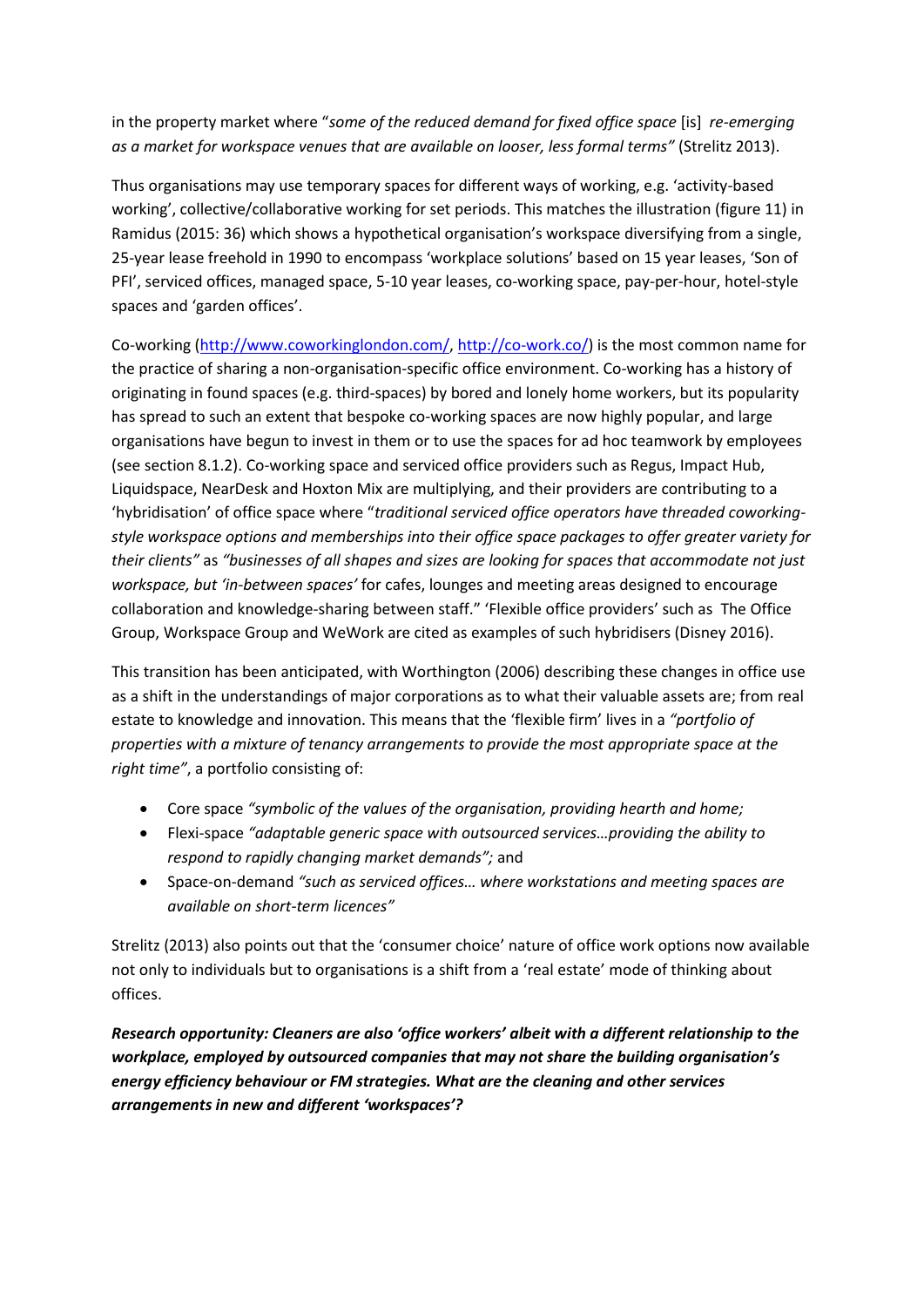### <span id="page-23-0"></span>**11.3 Smart working – local hubs**

The governmental discourse for this process of promoting agile working, and changing workplaces to more local hubs, is 'smart working' (Grewal 2016) which acknowledges: *"that technology and flexible working are changing the way we work … by creating modern workplaces … to give staff a better work/life balance. This means greater productivity and efficiencies for employers* [and involves] *commuter hubs to reduce the need and expense of long journeys"* (Cabinet Office, in Grewal 2016).

However, there is also a countervening strand of thought that the use or diversification of uses of office spaces that are underused due to flexibility can be increased, as *"offices are available for occupancy for 365 days a year, but only open 12 hours a day most days and are unused at weekends, making them "a waste of space""* (FM World 2014b). This is perhaps already the case in the amenityheavy 'destination' offices discussed in section 10.2, where multiple practices of entertainment, relaxation, eating drinking, meeting and exercising are all becoming concentrated in a single site.

# <span id="page-23-1"></span>**13 The future adaptability of office buildings**

The future of office buildings might include a role as non-office spaces. Although 'flexibility' is the key design criteria particularly for speculatively developed buildings, this is flexibility to different (and potentially high power/cooling demand) *office* typologies. In our interview data there was also discussion about the potential to convert offices to other uses – a key factor for sustainability understood as the re-use of materials, avoiding wholesale demolition and re-build. Preferred structural factors for adaptability include narrowness and/or shallowness plan (for daylight demands of residential/hotel uses), high ceilings, and slab rather than steel frame structure to maximise the flexibility of internal lay-outs. Issues of obduracy (Hommels) and 'tight fit' (see Leaman 2006 in Worthington 2006) are linked to this potential future. Building in such future flexibility is rare in the buildings we studied:

*"it was designed with very high floor to floor heights, with a 350mm raised floor zone … But there was nothing in the floor, just electrics. So what they can do in years to come is … They can duct air through the floor … and then take the ceiling out … flexibility in the future … So it's a decision that is made very early on and can't really be changed … somebody has to take the view that there's 200mm of air effectively that's unused on every floor plate which is quite a big decision for a developer to take … Unusual and a good long term view."* (Architect, case 1)

In a similar vein Gyford (2004) says that in the view of William McDonough *"any new office he designs should be potentially convertible into housing, as he sees this as the most fundamental use for buildings."* (Gyford 2004).

# <span id="page-23-2"></span>**14 Future Energy Implications**

"*… I think people will have to create buildings which are more environmentally friendly, more sustainable … other companies are then taking their influence and their style of working. So I think the TMT sector will mean, and they will have an impact on the way buildings are designed in future."* (Letting Agent)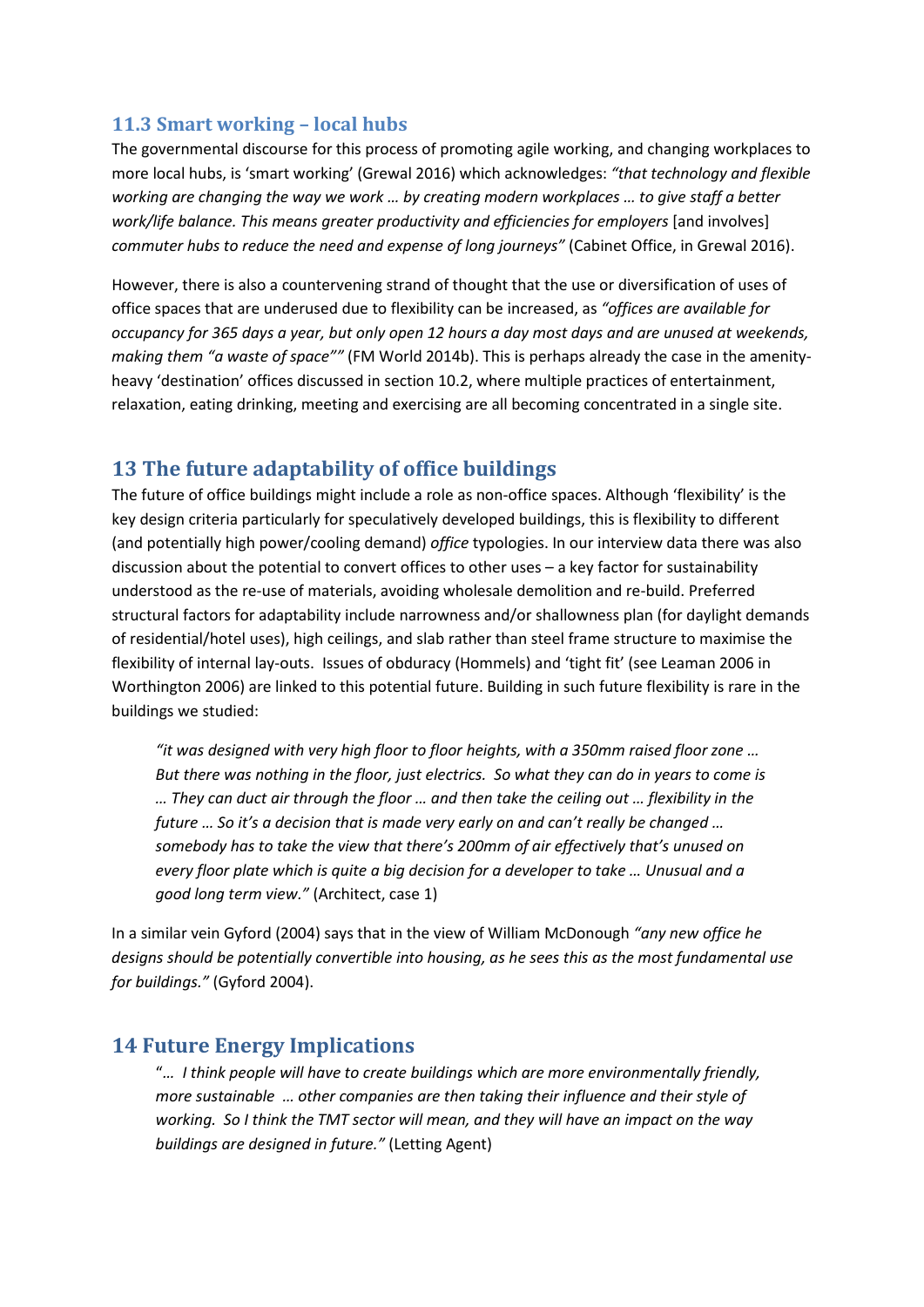This brings us to the issue of the energy demand implications of the above. Mawson suggests that property rationalisation (squeezing people into fewer, more agile workplaces), has a negligible effect on energy usage, probably because the offices are engineered to take the higher densities anyway, in an inefficient manner, and this is base-load, irrespective of occupancy: *"there is not much real research in the public domain … but the anecdotal evidence … is that increasing the intensity of occupancy from 50 per cent utilisation to 75%-80% has only had a marginal impact on energy consumption probably between 4 per cent and 6 per cent."* (Mawson 2010)

Regarding the use of increasingly energy-efficient devices for mobile work, some predict that it could revolutionise the energy efficiency of office spaces if services could be sized to match lower energy working practices: *"the energy consumption of iPads, if you've seen all computers end up that efficient you go from 15 watts a square metre to maybe half a watt. And that's a game changer, a huge game changer."* (Architects, case study 1). However there is still a major question as to whether there is a rebound effect, with such 'techno-fixes' being undermined by increasing numbers of devices, linked to more diverse practices and the ratcheting of expectations. Also, to what extent do organisational policies and guidelines attempt to keep a lid on technical innovations, the redundancy of e.g. doubling up comms and IT systems in workplaces, and cranking up ventilation or cooling to deal with increased occupancy and electronics?

As described in section 6, the integration of different aspects of office building management systems – entrances, lifts, HVAC and lighting, IT and phones – is seen as a potential hi-tech future, and importantly it is viewed as having potential for reducing energy demand/consumption with a study by an independent engineering consultant for Herman Miller finding that offices using their 'programmable environment platform' Convia *"can gain up to 30 percent in annual energy savings as compared to the ASHRAE standard 90.1-2004, the current energy benchmark for buildings … energy use is at or below ASHRAE 2004 codes 90 percent of the time, an improvement over last quarter's 85 percent"* Of course, the benchmark might be questionable. Convia is a proprietary smart office system: *"controlling and controlled components and building subsystems … provide rudimentary brains—in the form of sensors … so that the whole environment, the building zones, and scenes themselves can continuously evolve."* (Long et al 2008: 63,66).

Underutilisation of office space is energy wasteful as discussed, and the same consultants point out that the dematerialisation of office (knowledge) work means that it is near impossible to work out the 'efficiency' of office workspace in traditional ways:

*"in an economy with knowledge and service as increasingly large parts of our commercial output, we're without metrics for measuring the value of space for knowledge and service workers. Is it workstation occupancy? How, then, factor in community space, the collaboration that happens outside the office, travel to suppliers, research partners, and customers?"* (Long et al 2008: 33)

In the following interview segment, transition to flexible and remote work was seen as a trend with accidental/incidental (*invisible?*) demand reduction implications, and as more effective than strategies such as behaviour change or imposing 'adaptive comfort':

*"younger people have grown up you work anywhere, anytime, whatever, just suits. It might be at midnight, it might be in the coffee shop or it might be in the middle of the*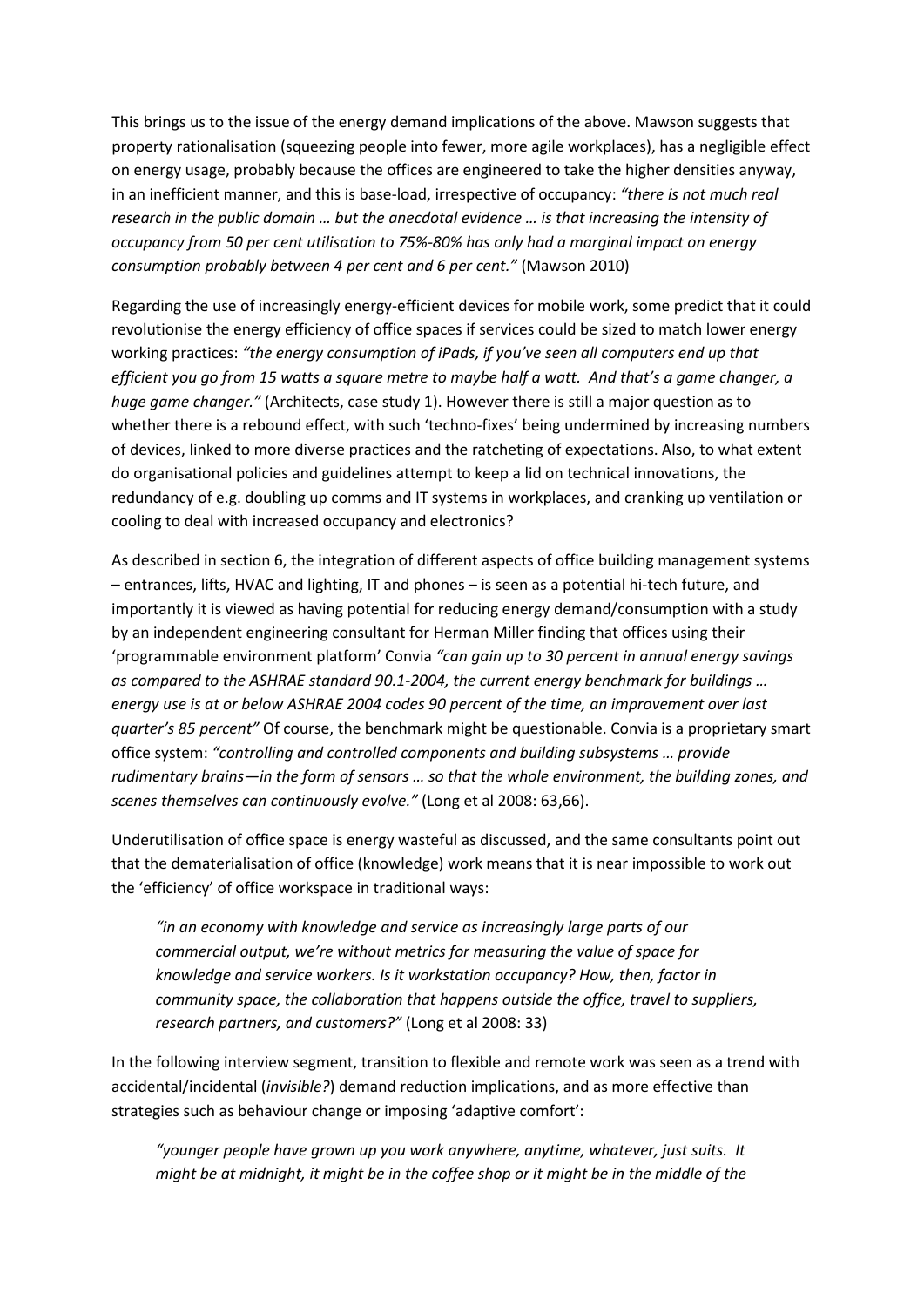*day in an office. So it's really flexible. So if you can link in the sustainability and energy efficiency benefits as well, when you're already making those changes … it's a lot stronger case than saying right everyone do exactly the same but we're going to try and cut 10% off your energy or something, so all start wearing jumpers"* (Developer/consultant)

The use of more places for work, even within a day, may or may not have implications for energy demand, depending on the travel (and distances) between them, the servicing levels in different places and so forth – essentially an empirical question. A Demand work programme focusses on business travel implications. More amenities (especially catering) also have their own ventilation and cooling requirements. Keeping people in the office has implications for working hours, and also for cleaning and dish-washing (as mentioned above). Home working involves its own energy demand and so does technology use – this project will liaise with other Demand work on these issues. As this position paper has hopefully demonstrated, the technical challenge of designing and operating energy efficient buildings is not the key one determining the sustainability of office work futures.

## <span id="page-25-0"></span>**References**

Ahmed, D. (2014) *The Death of the Desk* <http://www.oktra.co.uk/blog/the-death-of-the-desk/>

Andrew, G. (2014)<http://www.oktra.co.uk/blog/bco-guide-to-specification-2014-overview/>

Arun Sundararajan, A. (2015) 'The 'gig economy' is coming. What will it mean for work?', *Guardian*  26 July 2015[: http://www.theguardian.com/commentisfree/2015/jul/26/will-we-get-by-gig](http://www.theguardian.com/commentisfree/2015/jul/26/will-we-get-by-gig-economy)[economy](http://www.theguardian.com/commentisfree/2015/jul/26/will-we-get-by-gig-economy)

AWA (2015) *Changing the World … of Work: Utilisation of Office Report*: [http://www.advanced](http://www.advanced-workplace.com/wp-content/uploads/2015/04/Utilisation-of-the-Office-2015-version.pdf)[workplace.com/wp-content/uploads/2015/04/Utilisation-of-the-Office-2015-version.pdf](http://www.advanced-workplace.com/wp-content/uploads/2015/04/Utilisation-of-the-Office-2015-version.pdf)

BCO (2013) *What Workers Want,* British Council for Offices: [http://www.bco.org.uk/Research/Publications/What\\_Workers\\_Want2013.aspx](http://www.bco.org.uk/Research/Publications/What_Workers_Want2013.aspx)

Beavis, L (2014) 'PwC creates the most sustainable building in the world', *The Guardian* May 15 2014[: http://www.theguardian.com/sustainable-business/sustainability-case-studies-pwc-one](http://www.theguardian.com/sustainable-business/sustainability-case-studies-pwc-one-embankment-place)[embankment-place](http://www.theguardian.com/sustainable-business/sustainability-case-studies-pwc-one-embankment-place)

Bell, A. (2012) *Re-imagining the Office: The New Workplace Challenge*  [https://books.google.co.uk/books?id=CSyl\\_vQB8KUC&dq=offices+efficiency+effectiveness+and+eng](https://books.google.co.uk/books?id=CSyl_vQB8KUC&dq=offices+efficiency+effectiveness+and+engagement&source=gbs_navlinks_s) [agement&source=gbs\\_navlinks\\_s](https://books.google.co.uk/books?id=CSyl_vQB8KUC&dq=offices+efficiency+effectiveness+and+engagement&source=gbs_navlinks_s)

Breedveld, K. (1998) 'The Double Myth of Flexibilization: Trends in Scattered Work Hours, and Differences in Time-Sovereignty', *Time & Society* 7: 129-143.

Brinkley, I. (2013) *Flexibility or insecurity? Exploring the rise in zero hours contracts*, Work Foundation: [http://www.theworkfoundation.com/Reports/339/Flexibility-or-insecurity-Exploring](http://www.theworkfoundation.com/Reports/339/Flexibility-or-insecurity-Exploring-the-rise-in-zero-hours-contracts)[the-rise-in-zero-hours-contracts](http://www.theworkfoundation.com/Reports/339/Flexibility-or-insecurity-Exploring-the-rise-in-zero-hours-contracts)

Burrell, G. and Dale, K. (2003) 'Building better worlds?', in *Studying Management Critically*. London: Sage.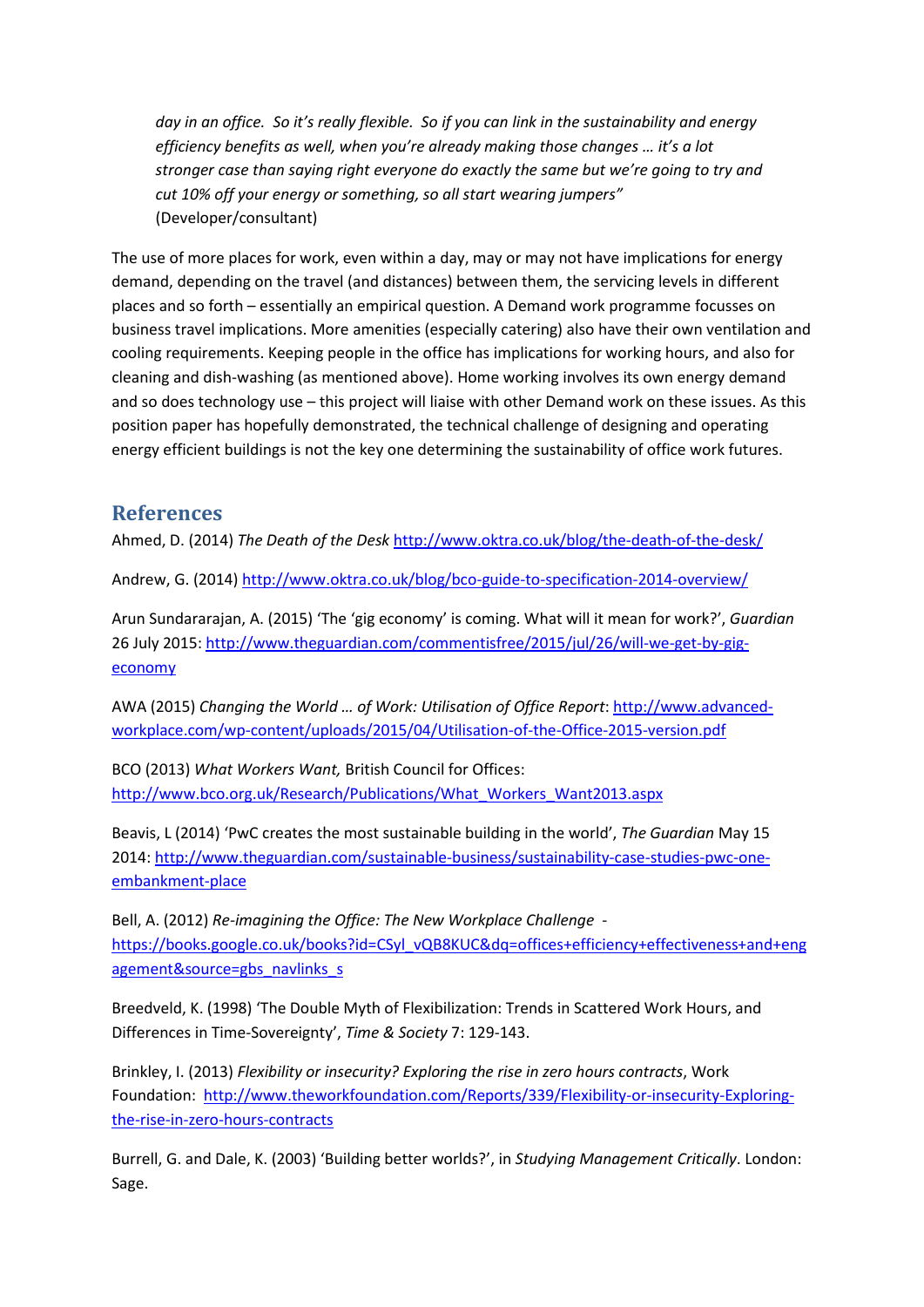CABE (2004) *The impact of office design on business performance*:

[http://webarchive.nationalarchives.gov.uk/20110118095356/http:/www.cabe.org.uk/files/impact](http://webarchive.nationalarchives.gov.uk/20110118095356/http:/www.cabe.org.uk/files/impact-office-design-full-research.pdf)[office-design-full-research.pdf](http://webarchive.nationalarchives.gov.uk/20110118095356/http:/www.cabe.org.uk/files/impact-office-design-full-research.pdf)

Campbell, A. (2015) 'Office furniture trends in collaborative spaces', *FM World*: [http://www.fm](http://www.fm-world.co.uk/good-practice-legal/technical/office-furniture-trends-in-collaborative-spaces/)[world.co.uk/good-practice-legal/technical/office-furniture-trends-in-collaborative-spaces/](http://www.fm-world.co.uk/good-practice-legal/technical/office-furniture-trends-in-collaborative-spaces/)

Chase, D. (2013) *Cool Offices and Offsites Fostering Innovation*: [http://www.forbes.com/sites/davechase/2013/09/17/100-cool-offices-and-offsites-fostering](http://www.forbes.com/sites/davechase/2013/09/17/100-cool-offices-and-offsites-fostering-innovation/)[innovation/](http://www.forbes.com/sites/davechase/2013/09/17/100-cool-offices-and-offsites-fostering-innovation/)

Collins, B. (2013) ''Hot Desking' Is A Big Trend -- Here's Why A Lot Of People Hate It', Business Insider Apr 11 2013: [http://www.businessinsider.com.au/hot-desking-is-a-big-trend-heres-why-a-lot-of](http://www.businessinsider.com.au/hot-desking-is-a-big-trend-heres-why-a-lot-of-people-hate-it-2013-4)[people-hate-it-2013-4](http://www.businessinsider.com.au/hot-desking-is-a-big-trend-heres-why-a-lot-of-people-hate-it-2013-4)

Dale, K. (2005) 'Building a social materiality: spatial and embodied politics in organizational control', *Organization*. 12, 5, p. 649-678.

Dale, K. and Burrell, G. (2007) *The Spaces of Organisation and the Organisation of Space: Power, Identity and Materiality at Work,* Basingstoke : Palgrave Macmillan. ISBN: 9780230572683.

Deloitte (2016) *Technology, Media and Telecommunications Predictions 2016*: <http://www.deloitte.co.uk/tmtpredictions/assets/pdf/Deloitte-TMT-Predictions-2016.pdf>

Deloitte (2104) *London Office Crane Survey: Building momentum Winter 2014*, Deloitte Real Estate: [http://www2.deloitte.com/content/dam/Deloitte/uk/Documents/real-estate/deloitte-uk-london](http://www2.deloitte.com/content/dam/Deloitte/uk/Documents/real-estate/deloitte-uk-london-office-crane-survey-winter-2014.pdf)[office-crane-survey-winter-2014.pdf](http://www2.deloitte.com/content/dam/Deloitte/uk/Documents/real-estate/deloitte-uk-london-office-crane-survey-winter-2014.pdf)

Disney, J. (2016) *The Changing Face of Serviced Offices*[: http://londonoffices.com/news/the](http://londonoffices.com/news/the-changing-face-of-serviced-offices-11400)[changing-face-of-serviced-offices-11400](http://londonoffices.com/news/the-changing-face-of-serviced-offices-11400)

Duffy, F. and Powell, K. (1997) *The New Office*, Conran: London.

Economic Times (2011) 'Third place' work culture becoming popular: Survey', *The Economic Times*: [http://articles.economictimes.indiatimes.com/2011-10-26/news/30324161\\_1\\_work-life-balance](http://articles.economictimes.indiatimes.com/2011-10-26/news/30324161_1_work-life-balance-work-life-survey)[work-life-survey](http://articles.economictimes.indiatimes.com/2011-10-26/news/30324161_1_work-life-balance-work-life-survey)

Fairley, J. (2014) 'Open plan offices suck. Why people are finally waking up to it', *The Telegraph* 27 Feb 2014[: http://www.telegraph.co.uk/women/womens-business/10665747/Open-plan-offices](http://www.telegraph.co.uk/women/womens-business/10665747/Open-plan-offices-suck.-Why-people-are-finally-waking-up-to-it.html)[suck.-Why-people-are-finally-waking-up-to-it.html](http://www.telegraph.co.uk/women/womens-business/10665747/Open-plan-offices-suck.-Why-people-are-finally-waking-up-to-it.html)

Fallon Taylor, N. *(2016)* 11 Secrets to Keeping Employees Happy (Without a Raise), *Business News Daily* January 4, 2016: [http://www.businessnewsdaily.com/6084-employee-happiness-without](http://www.businessnewsdaily.com/6084-employee-happiness-without-raise.html)[raise.html](http://www.businessnewsdaily.com/6084-employee-happiness-without-raise.html)

FM World (2010) 'Work stops here', *FM World* 15 December 2010: [http://www.fm](http://www.fm-world.co.uk/comment/blog/work-stops-here/)[world.co.uk/comment/blog/work-stops-here/](http://www.fm-world.co.uk/comment/blog/work-stops-here/)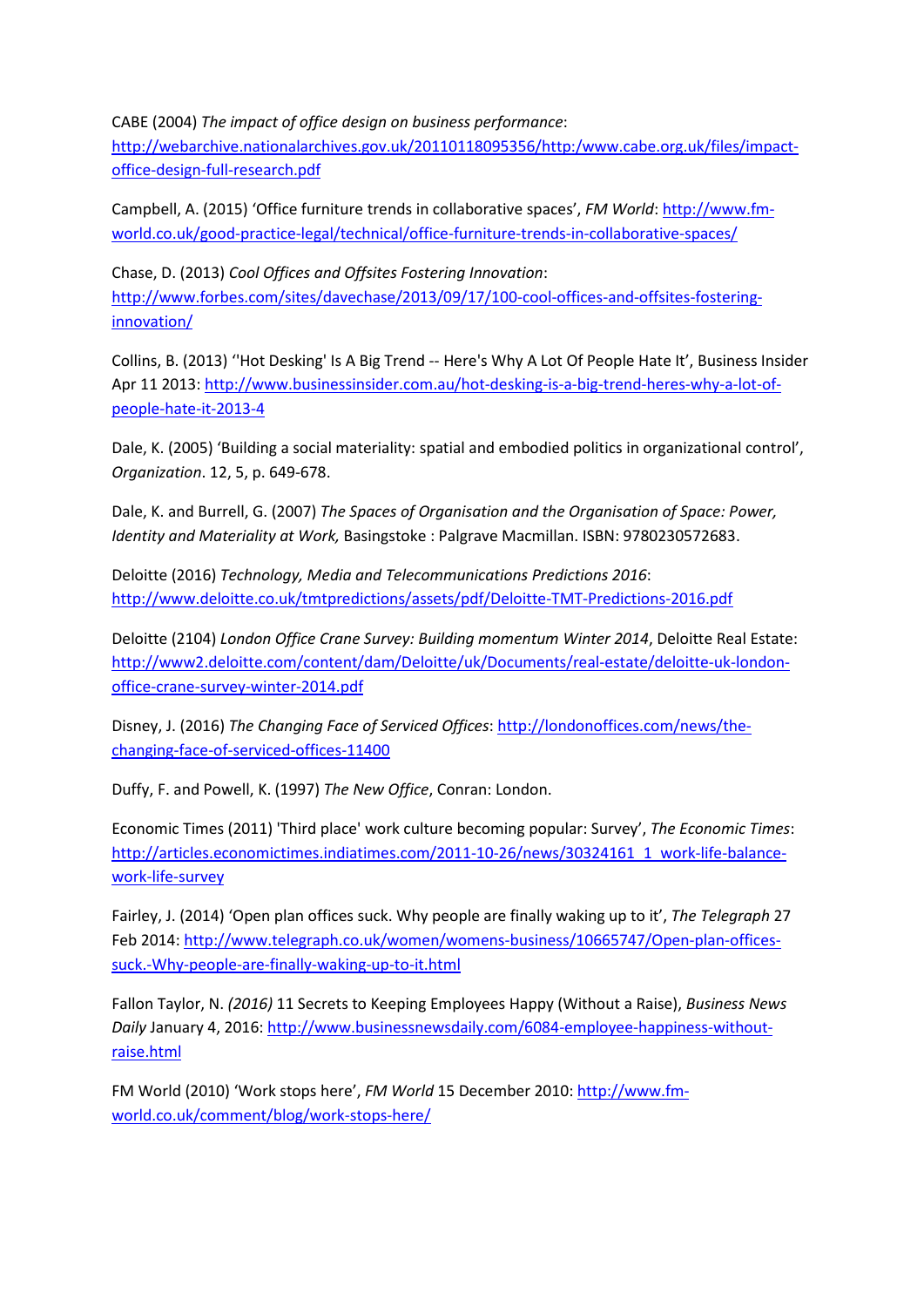FM World (2013a) 'Agile working 'boosts productivity and cuts costs', *FM World* 19 December 2013: [http://www.fm-world.co.uk/news/fm-industry-news/agile-working-boosts-productivity-and-cuts](http://www.fm-world.co.uk/news/fm-industry-news/agile-working-boosts-productivity-and-cuts-costs/)[costs/](http://www.fm-world.co.uk/news/fm-industry-news/agile-working-boosts-productivity-and-cuts-costs/) 

FM World (2013b) 'Beyond the hierarchy', *FM World* 7 May 2013[: http://www.fm](http://www.fm-world.co.uk/features/feature-articles/beyond-the-hierarchy/)[world.co.uk/features/feature-articles/beyond-the-hierarchy/](http://www.fm-world.co.uk/features/feature-articles/beyond-the-hierarchy/)

FM World (2013c) 'People, place and technology', *FM World 9 December 2013*[: http://www.fm](http://www.fm-world.co.uk/news/fm-industry-news/people-place-and-technology/)[world.co.uk/news/fm-industry-news/people-place-and-technology/](http://www.fm-world.co.uk/news/fm-industry-news/people-place-and-technology/)

FM World (2014a) 'Barriers to agile working in workplace', editorial, *FM World* 10 November 2014: <http://www.fm-world.co.uk/news/fm-industry-news/barriers-to-agile-working-in-workplace/>

FM World (2014b) 'FMs can stop offices being "waste of space"', *FM World* 18 February 2014: <http://www.fm-world.co.uk/news/fm-industry-news/fms-can-stop-offices-being-waste-of-space/>

Garner, C., Sheldon, H. and Forbes, P. (2016) *Working Anywhere - A Winning Formula for Good Work?*, Work Foundation:<http://www.theworkfoundation.com/Reports/398/Working-Anywhere>

Gilbert, H. (2015) 'Wellbeing for flexible workers', *HR Magazine*: <http://www.hrmagazine.co.uk/article-details/wellbeing-for-flexible-workers>

Gillen, N. (2014) Is TMT setting the new agenda for offices?, presentation at BCO Seminar, November 2014:

[http://officeagentssociety.com/Images/Articles/Documents/AECOM%202%20BCO%20Scotland%20T](http://officeagentssociety.com/Images/Articles/Documents/AECOM%202%20BCO%20Scotland%20TMT%20Pres%20Nicola%20Gillen%20Final%20Summary%20for%20issue%201911.pdf) [MT%20Pres%20Nicola%20Gillen%20Final%20Summary%20for%20issue%201911.pdf](http://officeagentssociety.com/Images/Articles/Documents/AECOM%202%20BCO%20Scotland%20TMT%20Pres%20Nicola%20Gillen%20Final%20Summary%20for%20issue%201911.pdf)

Gillen, N., Jeffery, H. and Sahni, S. (2013) *Productivity: A Homemade Recipe?*, Aecom. <http://www.aecom.com/content/wp-content/uploads/2016/03/HomeWorkingWhitePaper.pdf>

Gladwell, M. (2000) *Tipping Point: How Little Things Can Make a Big Difference*, Little Brown: New York.

Grewal, H. (2016) 'Analysis: What advances will the Smart Working Code bring?', *FM World*: http://www.fm-world.co.uk/news/news-analysis/analysis-what-advances-will-the-smart-workingcode-bring/

Gyford, P. (2004) *How Buildings Learn by Stuart Brand,* online notes/review: [http://www.gyford.com/phil/writing/2004/10/24/how\\_buildings\\_le.php](http://www.gyford.com/phil/writing/2004/10/24/how_buildings_le.php)

Harris, J. (2014) 'Mobile generations', FM World: [http://www.fm](http://www.fm-world.co.uk/comment/blog/mobile-generations/)[world.co.uk/comment/blog/mobile-generations/](http://www.fm-world.co.uk/comment/blog/mobile-generations/)

Harrison, A., Wheeler, P. and Whitehead, C. (eds) (2004) *The Distributed Workplace: Sustainable Work Environments* 1st Edition, Routledge: London.

Haury, L. (2010) 'Work stops here' *FM World,* [http://www.fm-world.co.uk/comment/blog/work](http://www.fm-world.co.uk/comment/blog/work-stops-here/)[stops-here/](http://www.fm-world.co.uk/comment/blog/work-stops-here/)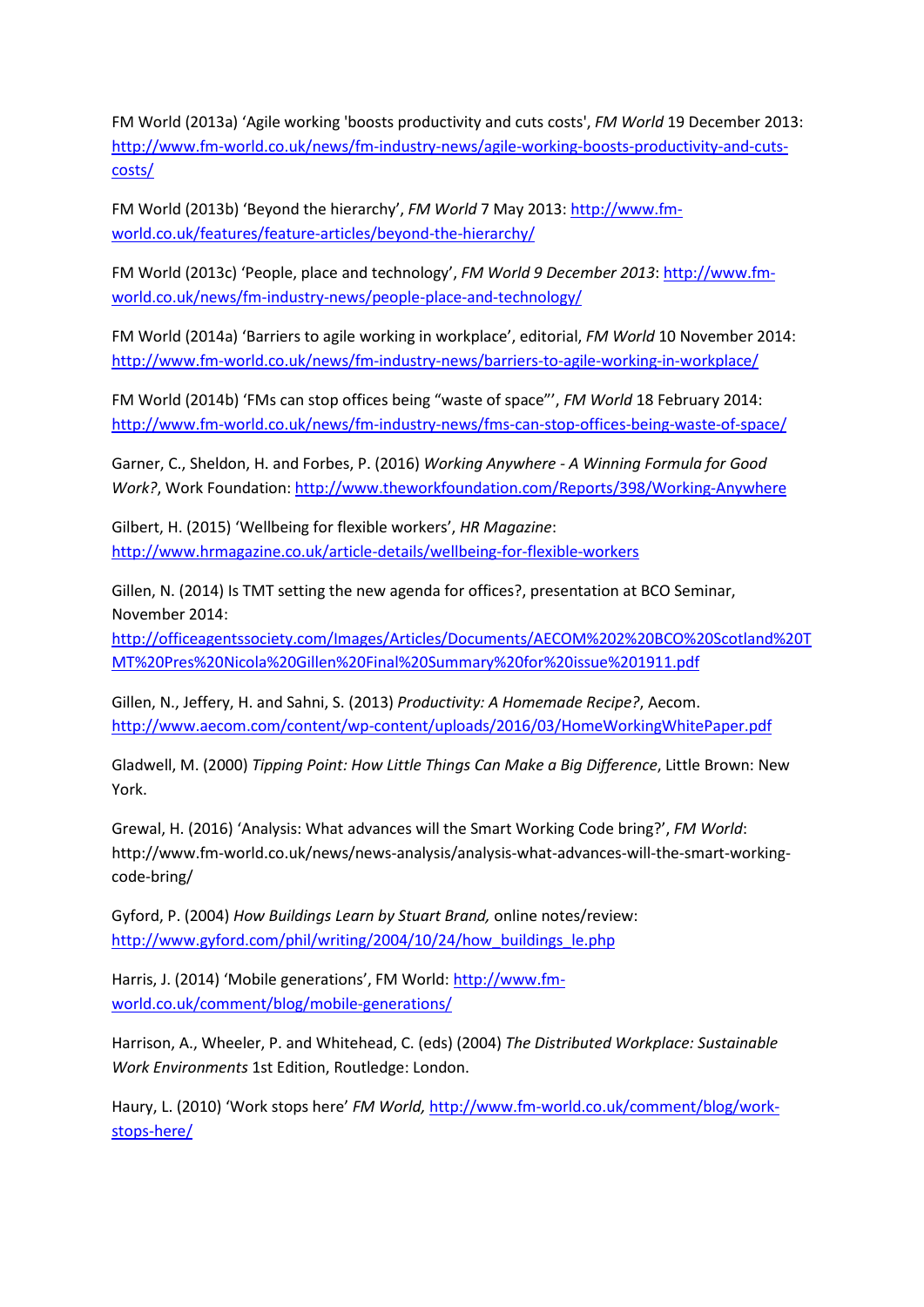Hickey, S. (2014) 'The innovators: digital nomads make office sharing a reality', *The Guardian* Oct 4 2014[: http://www.theguardian.com/business/2015/oct/04/the-innovators-digital-nomads-make](http://www.theguardian.com/business/2015/oct/04/the-innovators-digital-nomads-make-office-sharing-a-reality)[office-sharing-a-reality](http://www.theguardian.com/business/2015/oct/04/the-innovators-digital-nomads-make-office-sharing-a-reality)

Hirigoyen (2015) 'The shape of things to come', *Building Design,*  <http://www.bdonline.co.uk/5074059.article?origin=BDdaily>

Hitchings, R. (2011) 'Researching air-conditioning addiction and ways of puncturing practice: Professional office workers and the decision to go outside.pdf', 43, 18

Holley. D, Jain, J. and Lyons, G. (2008) 'Understanding Business Travel and its Place in the Working Day', *Time and Society*, 17:21-46.

JLL (2016) Disruptive demand – Tech and Media in London: [http://www.jll.co.uk/united](http://www.jll.co.uk/united-kingdom/en-gb/Research/JLL-Tech-Media-London-2016.pdf?24ecde79-603c-4da6-8872-85d8efb289e2)[kingdom/en-gb/Research/JLL-Tech-Media-London-2016.pdf?24ecde79-603c-4da6-8872-](http://www.jll.co.uk/united-kingdom/en-gb/Research/JLL-Tech-Media-London-2016.pdf?24ecde79-603c-4da6-8872-85d8efb289e2) [85d8efb289e2](http://www.jll.co.uk/united-kingdom/en-gb/Research/JLL-Tech-Media-London-2016.pdf?24ecde79-603c-4da6-8872-85d8efb289e2)

Jones, A. (2006) *About time for change*, Work Foundation: <http://www.theworkfoundation.com/Reports/177/About-time-for-change>

Knoll (2015) *The Workplace Net.Work*: [https://www.knoll.com/knollnewsdetail/the-workplace](https://www.knoll.com/knollnewsdetail/the-workplace-network)[network](https://www.knoll.com/knollnewsdetail/the-workplace-network)

Lapore, J. (2014) 'Away from My Desk: The office from beginning to end', *The New Yorker, Books* May 12, 2014:<http://www.newyorker.com/magazine/2014/05/12/away-from-my-desk>

Lennox, C. (2013) *What Makes Your Office Cool*?: [http://www.auraoffice.ca/commercial](http://www.auraoffice.ca/commercial-interiors/what-makes-your-office-cool)[interiors/what-makes-your-office-cool](http://www.auraoffice.ca/commercial-interiors/what-makes-your-office-cool)

Li, C. (2016*) 10 of the world's coolest offices*[: http://venturevillage.eu/top-10-cool-office-spaces](http://venturevillage.eu/top-10-cool-office-spaces)

Lyons, G., Jain, J. and Holley, D. (2007) The use of travel time by rail passengers in Great Britain. *Transportation Research Part A Policy and Practice*, 41 (1). pp. 107-120. ISSN 0965-8564 Available from:<http://eprints.uwe.ac.uk/5987>

Magnolfi, J. (2015) "…conversation about the future of the workspace"[: http://pi.co/jennifer](http://pi.co/jennifer-magnolfi-work-office-spaces/)[magnolfi-work-office-spaces/](http://pi.co/jennifer-magnolfi-work-office-spaces/)

Markowitz, E. and Christine Lagorio-Chafkin, C. (????) *What Makes a Cool Office?*: <http://www.inc.com/eric-markowitz-christine-lagorio/what-makes-a-cool-office.html>

Matthews, S. and Pratt, J. (2011) *Spread a little happiness: Emergent Thinking No. 1, 14 January 2011*, report[: http://www.emergentresearch.co.uk/wp](http://www.emergentresearch.co.uk/wp-content/uploads/2011/01/EmergentThinkingIssue1.pdf)[content/uploads/2011/01/EmergentThinkingIssue1.pdf](http://www.emergentresearch.co.uk/wp-content/uploads/2011/01/EmergentThinkingIssue1.pdf)

Mawson, A. (2010) 'Why agility is the key to sustainability', *FM World*: [http://www.fm](http://www.fm-world.co.uk/features/feature-articles/why-agility-is-the-key-to-sustainability/)[world.co.uk/features/feature-articles/why-agility-is-the-key-to-sustainability/](http://www.fm-world.co.uk/features/feature-articles/why-agility-is-the-key-to-sustainability/)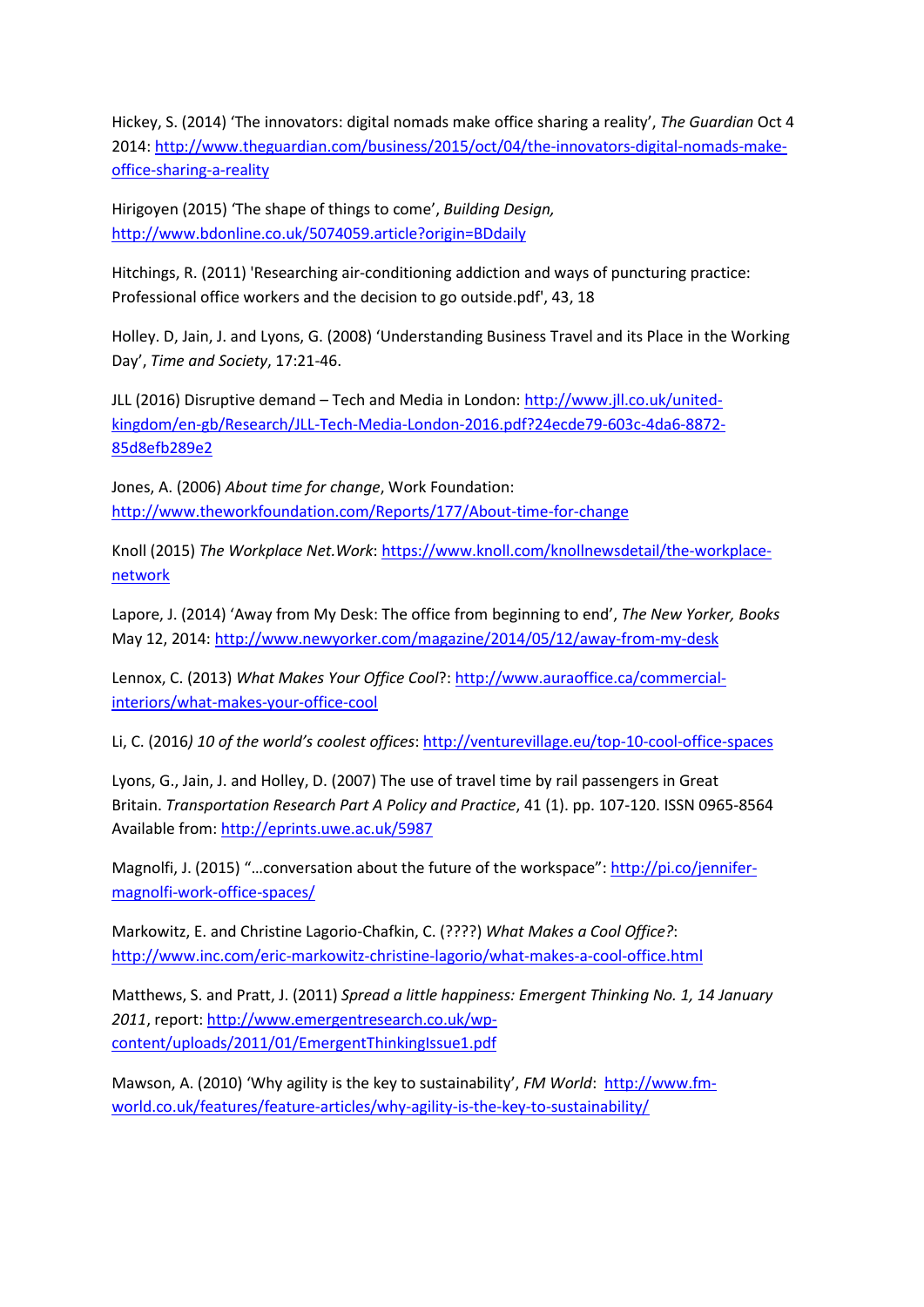McNestrie, A. (2013) 'British Telecom moves one step beyond Flexible Working — to Agile Working', *FM World*[, http://fmlink.com/articles/british-telecom-moves-one-step-beyond-flexible-working-to](http://fmlink.com/articles/british-telecom-moves-one-step-beyond-flexible-working-to-agile-working-2/)[agile-working-2/](http://fmlink.com/articles/british-telecom-moves-one-step-beyond-flexible-working-to-agile-working-2/)

Ng, J. (2013) *The 15 Coolest Offices in the World*: <http://www.vancouversun.com/Photos+coolest+offices+world/7585198/story.html#ixzz2iOQF4FUm>

Niezabitowska, E. and Winnicka-Jasłowska, D. (2011) Evolution of the office building in the course of the 20th century: Towards an intelligent building, *Intelligent Buildings International*, 3:4, 238-249: <http://dx.doi.org/10.1080/17508975.2011.606361>

Oktra (2016) *The Future-Proofed Workplace: How Tech Can Drive Long-Term Success*: <http://www.oktra.co.uk/blog/the-future-proofed-workplace-how-tech-can-drive-long-term-success/>

Puckett, K. (2015) Get happy: Wellbeing in buildings, *Building Design*: <http://www.bdonline.co.uk/ecobuild/get-happy-wellbeing-in-buildings/5073975.article>

Ramidus (2015) *Future Workstyles and Workplaces in the City,* report for the City of London Corporation and City Property Association, [http://www.cityoflondon.gov.uk/business/economic](http://www.cityoflondon.gov.uk/business/economic-research-and-information/research-publications/Documents/Research-2015/Future-workstyles-and-workplaces-in-the-city.pdf)[research-and-information/research-publications/Documents/Research-2015/Future-workstyles-and](http://www.cityoflondon.gov.uk/business/economic-research-and-information/research-publications/Documents/Research-2015/Future-workstyles-and-workplaces-in-the-city.pdf)[workplaces-in-the-city.pdf](http://www.cityoflondon.gov.uk/business/economic-research-and-information/research-publications/Documents/Research-2015/Future-workstyles-and-workplaces-in-the-city.pdf)

Rice, A. (2015) *Is This the Office of the Future or a \$5 Billion Waste of Space? Let's discuss over by the keg*, Bloomburg: [http://www.bloomberg.com/news/features/2015-05-21/wework-real-estate](http://www.bloomberg.com/news/features/2015-05-21/wework-real-estate-empire-or-shared-office-space-for-a-new-era-)[empire-or-shared-office-space-for-a-new-era-](http://www.bloomberg.com/news/features/2015-05-21/wework-real-estate-empire-or-shared-office-space-for-a-new-era-)

Ryan , A. (2014) Most Wanted Office Space Items, *London Offices* October 22, 2014: <http://londonoffices.com/news/most-wanted-office-space-items-10219>

Schumpeter (2016) The collaboration curse, The Economist Jan 23rd 2016: [http://www.economist.com/news/business/21688872-fashion-making-employees-collaborate-has](http://www.economist.com/news/business/21688872-fashion-making-employees-collaborate-has-gone-too-far-collaboration-curse)[gone-too-far-collaboration-curse](http://www.economist.com/news/business/21688872-fashion-making-employees-collaborate-has-gone-too-far-collaboration-curse)

Shepherd, M. (2009) 'BCO specification: the incredible shrinking office', Building Online 22 May 2009[: http://www.building.co.uk/bco-specification-the-incredible-shrinking-office/3141187.article](http://www.building.co.uk/bco-specification-the-incredible-shrinking-office/3141187.article)

Shove, E. (2016) *Steering by accident: unintended governance strategies in action*: [http://www.demand.ac.uk/wp-content/uploads/2016/03/DEMAND2016\\_Full\\_paper\\_42-Shove.pdf](http://www.demand.ac.uk/wp-content/uploads/2016/03/DEMAND2016_Full_paper_42-Shove.pdf)

Smith, E. (2016) 'Shirking from home: the flexible working myth', *The Lawyer* 16 May 2016: <https://www.thelawyer.com/issues/16-may-2016/shirking-from-home-the-flexible-working-myth/>

Strelitz, Z. (2011) 'The Third Dimension: How technology and the rise of the agile workforce are reducing office space requirements', *FM World*, [http://www.fm-world.co.uk/features/feature](http://www.fm-world.co.uk/features/feature-articles/the-third-dimension/)[articles/the-third-dimension/](http://www.fm-world.co.uk/features/feature-articles/the-third-dimension/)

Strelitz, Z. (2013) 'What's new in third places?', *FM World.* [http://www.fm](http://www.fm-world.co.uk/features/feature-articles/third-processor-1/)[world.co.uk/features/feature-articles/third-processor-1/](http://www.fm-world.co.uk/features/feature-articles/third-processor-1/)